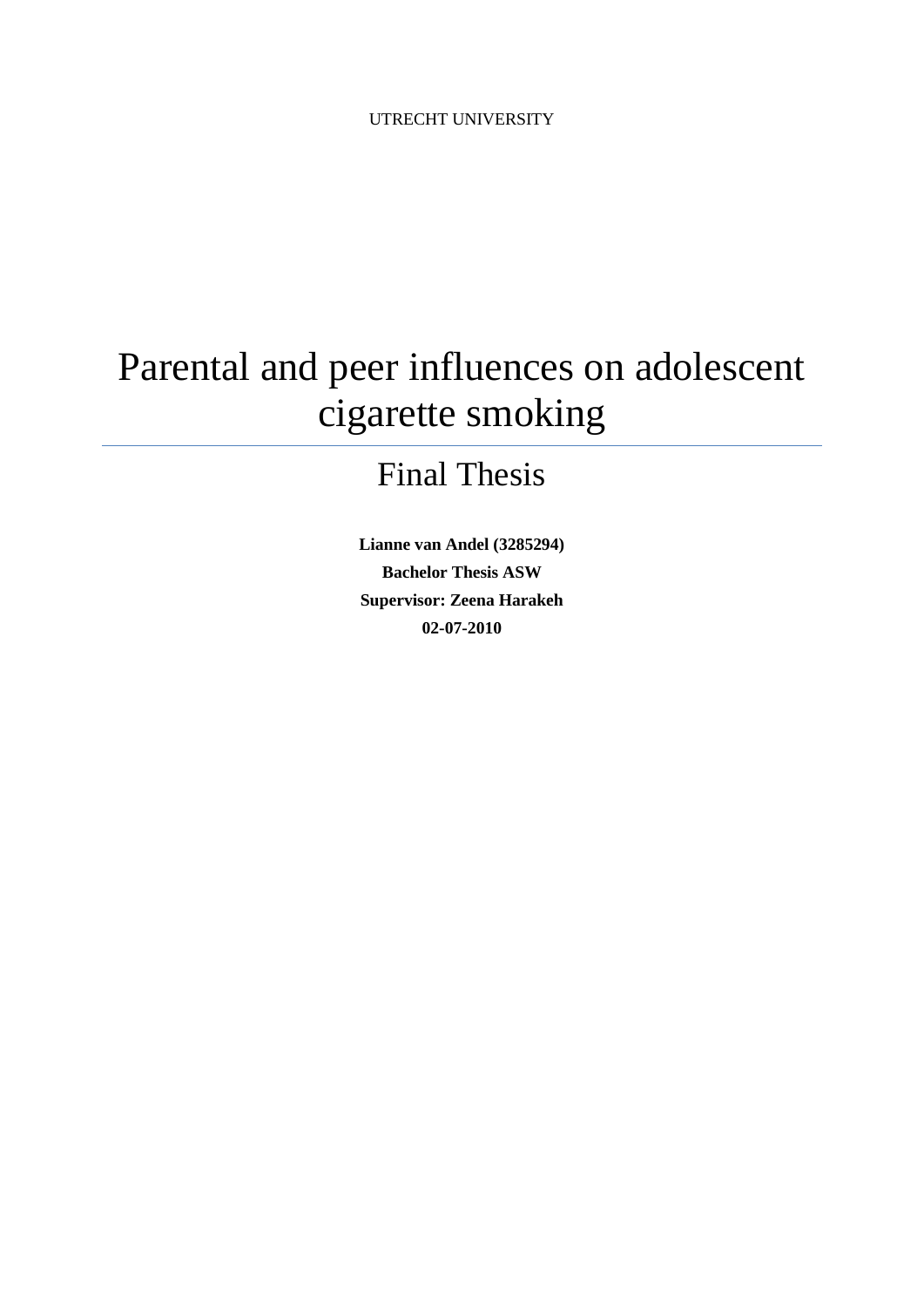**Abstract** – The effects of peer smoking (imitation and peer pressure) and parental smoking and their interaction effects on adolescent smoking were investigated through an experimental study among 59 students of intermediate technical and vocational-training. The experiment had a 2 (confederate smoking three times during the session, or not smoking) x 2 (confederate offering three cigarettes during the session, or not offering any cigarettes) factorial design. Adolescent smoking was observed through television monitoring during the session, in which was kept track of the times the participant lighted up and putted out a cigarette. Parental smoking was measured through the reports of the subjects in the questionnaire they filled out after the session. Subjects were more positively affected by confederate smoking than by confederate offering cigarettes. However, both of them had a significant positive effect, which presumes that imitation and peer pressure processes are influential. Paternal smoking affected adolescent smoking negatively. Though, this effect was smaller than the peer influence effects. No significant maternal smoking and the interaction effects were found. Thus, adolescents have a bias to imitate their peer's smoking behavior and are (somewhat less) susceptible for peer pressure. From these results, intervention programs may shift their main focus from peer pressure to imitation, yet keeping peer pressure in mind too.

Smoking is one of the major death causes in the world. Since the mid twentieth century more than 60 million people have died worldwide due to tobacco use (Engels, Den Exter Blokland, Kemp & Scholte, 2004). In 2000, 49.7% of the deaths among Dutch adults over 20 was caused by smoking (Stivoro, 2001). Adolescence is clearly a sensitive period in the initiation of smoking, since most smokers start their tobacco use during this period and continue to being regular smokers into adulthood. In 2009, 21% of the Dutch youth, between 10-19 years old, smoked at least one cigarette a month and 14% smoked a cigarette daily (Stivoro, 2009). Since smoking can have disastrous effects on health, it is important to prevent and reduce this behavior as soon as possible, in particular in adolescents, which is why prevention programs on smoking among adolescents are designed.

A lot of research has been conducted in the field of risk factors for smoking initiation and continuation among adolescents. Previous research on smoking implied that the nearest environment of an adolescent is one of the most important factors in the initiation process, especially parents and best friends (Bothmer, Mattsson & Fridlund, 2002). During adolescence there is an increase of the amount of time spend with friends and a decrease of time spend with parents (Darling & Cumsille, 2003). Parental influence remains strong in adolescent's decision making, and especially in areas involving adolescent's values and longterm goals, like career choice (Bauman, Carver & Gleiter, 2001). However, since the time spend with peers increases, peer influence, which is the mechanism in which adolescents become more similar to their peers by interacting with them, is crucial during adolescence and especially in day to day activities (Darling & Cumsille, 2003). That is why this investigation will focus on the extent to which the nearest environment, including peers and parents, influences adolescent's smoking behavior.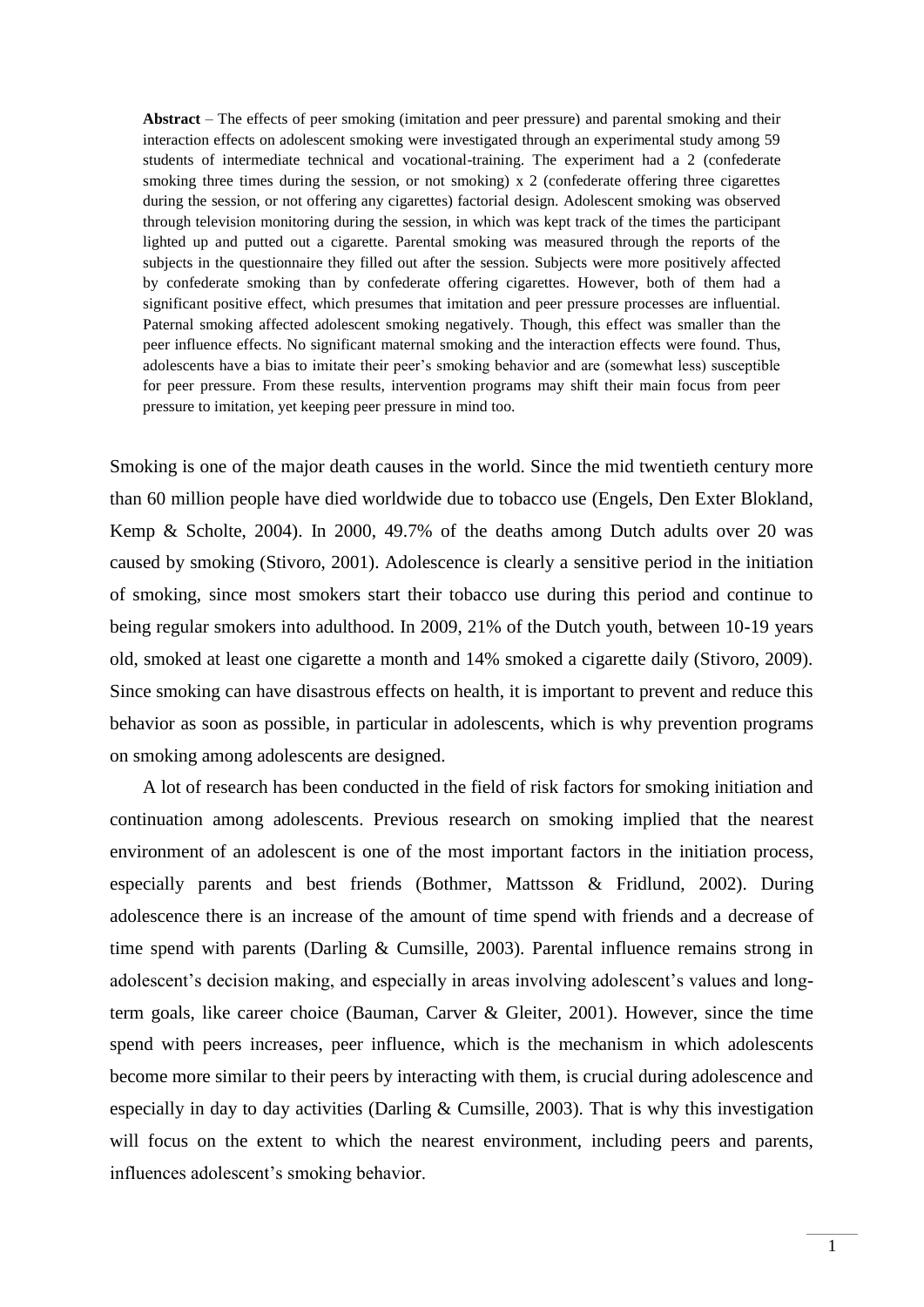#### *Peers*

During adolescence a lot of things change for youngsters, like a new school and bodily changes. In this period many adolescents experience feelings of insecurity about their image and thereby feel dependent on the judgements of their peers. For group members it is essential to feel a sense of psychological connection with each other, which is why behaviors and norms that facilitate and maintain such bonds, and similarities between group members are extremely important (Lakin, Jefferis, Cheng & Chartrand, 2003).

This tendency to be(come) similar to each other is the reason why peer influence is widely being assumed to be one of the major causes to predict current use of cigarettes in adolescents (Urberg, Shyu & Liang, 1990). For example, empirical evidence shows that nonsmokers who affiliate with smokers have an increased risk of becoming a tobacco user compared to youth without smoking friends (Kobus, 2003). Peer-influence can be divided into two types. The first type, implicit influence, will first be discussed and subsequently the second type, explicit influence, will be discussed.

One way of implicit influence is imitation. According to the *social learning theory*  (Bandura, 1977), someone can take up a particular behavior, like cigarette smoking, by observing and imitating a model. This process of observational learning of a particular behavior is conscious, through intentionally imitating a model's behavior. On the other hand, Chartrand & Bargh (1999) have shown that imitation can also be unconscious, by revealing a link between perceiving another's behavior and behaving similarly oneself. This is called the *perception-behavior link*, which accounts for unintentional modeling of a peer's behavior. Although it is hardly possible to examine whether an observed imitation is intentional or unintentional, there is support for the assumption that imitation processes are present. The results of an experiment of Kniskern, Biglan, Lichtenstein, Ary and Bavry (1983) about the influence of smoking models showed that adolescent smokers are influenced by smoking peers; the presence of a smoking peer significantly increased the cigarette frequency during a session. However, there was not a significant difference in influence between the conditions in which a same-sex or opposite-sex model was observed, which suggests the sex of a smoking model is not influential. Antonuccio and Lichtenstein (1980) also showed an overall imitation-effect. They also compared heavy and light smokers, but did not find significant differences between them. Thus, both of these experiments showed that people have a tendency to imitate a model's smoking behavior.

In contrary to these implicit peer influence processes, there is also explicit peer influence, whereby the adolescent experiences direct pressure to smoke from his/her peers. Direct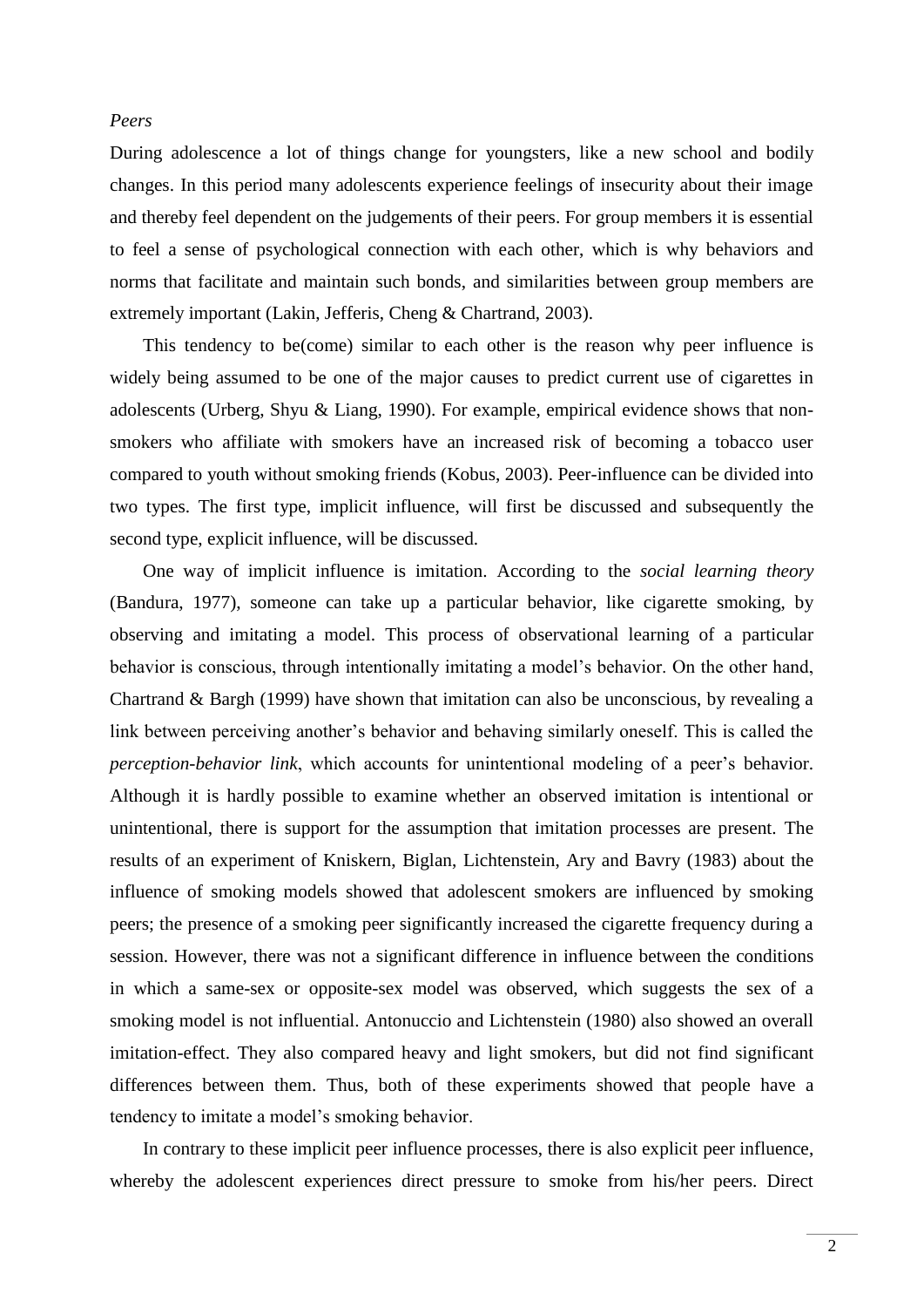pressures can contain the verbal offer of a cigarette and/or encouraging the adolescent to smoke (Mercken, Candel, Willems & De Vries, 2009). Most intervention programs assume that peer pressure is of major importance for smoking initiation processes (Urberg et al., 1990), and thus focus on teaching adolescents to resist peer pressure (Urberg et al., 1990; Urberg, Degirmencioglu & Pilgrim, 1997). Though, not much is known about this type of peer influence and there have not been done experimental studies in this vein yet. That is why, in contrary to previous studies on peer pressure, this research will have an experimental design. This is preferred over longitudinal and cross-sectional survey studies, because, first of all, experiments enable us to determine whether there are true causal links between peer and adolescent smoking. A second advantage of experimental studies is that factors, like potential imitation processes and peer pressure, can be manipulated.

Friedman, Lichtenstein and Biglan (1985) investigated onset situations of the first smoking experiences or experiences with pressure to smoke. They used a method of structured, open-ended interviews among 157 high school students, to elicit detailed information about adolescent's first three smoking experiences. The results showed that 30% of the 157 adolescents experienced pressure to smoke, which are 47 adolescents. Three types of pressure felt were reported: modelling, wanting to be part of the group and prevent oneself from being teased if smoking was refused. Even though only 30% of the 157 high school students experienced pressure, in 63% (99 cases) of the instances a cigarette was offered directly to the subject, which reflects the tendency of peers to promote initial smoking. Thus, Friedman and colleagues (1985) showed that peers encourage adolescent smoking, by offering cigarettes.

So, from previous research it can be concluded that current smoking adolescents imitate smoking peers. Subsequently, explicit peer influence is clearly present in smoking onset situations. However, it is not clear yet how this peer pressure operates when adolescents are daily smokers already, although it is expected that peer pressure will also affect daily smoking adolescents. Furthermore, it is still uncertain what the relative effects of implicit and explicit peer influences are. In conclusion, if the assumptions about peer pressure to be of main influence in adolescent smoking turn out to be flawed, then so are the intervention programs, since not any of these programs focus on imitation.

# *Parents*

It has been shown that adolescents are at higher risk to start or continue smoking and smoke more cigarettes when one or both parents are smokers (De Leeuw, Scholte, Harakeh, Van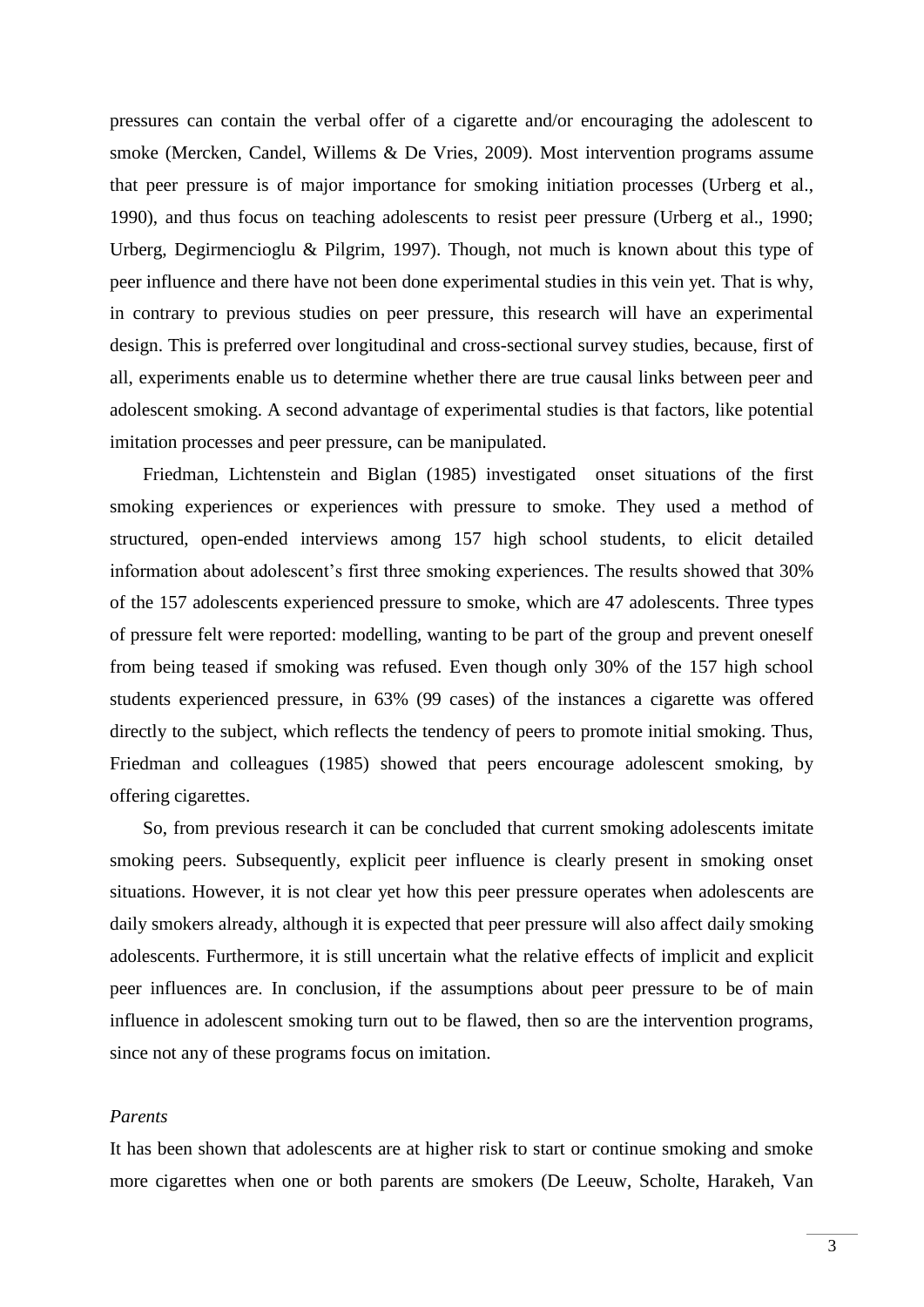Leeuwe & Engels, 2008; Mercken et al., 2009). However, there are inconsistent findings on the level of direct influence of parental smoking on their child's smoking behavior. Whereas some studies found evidence that parental smoking does not appear to directly affect their child's smoking behavior, other studies suggest that it does. A review of Avenevoli & Merikangas (2003) showed that 'the effect of parental smoking on adolescent smoking is often eliminated completely when other variables are included in models'. Furthermore, they stated that there are inconsistent findings concerning the fact that adolescents with two smoking parents would be at higher risk to become smokers than adolescents with one smoking parent. Boomsma, Koopmans, Van Doornen & Orlebeke (1994) showed that the correlations between currently smoking parents and adolescent smoking were not systematically higher than correlations between ever smoking parents and adolescent smoking. In contrast, Den Exter Blokland (2006) demonstrated that adolescents living in households where both parents were never smokers were the least likely to be smokers, and that the probability to become a smoker is the biggest for adolescents living in a household in which one parent is a current smoker and the other is either a former or a current smoker. Moreover, there might not only be differences in influence among parental smoking statuses, but also between maternal and paternal smoking. Scragg, Reeder, Wong, Glover & Nosa (2008) used the data of a national survey among year 10 students, to state that adolescent smoking prevalence was highest in those with two smoking parents, followed by adolescents with their mother only smoking, then adolescents with only a father who smokes and lowest in adolescents with both parents being non-smokers. These results are in accordance to a study of Kandel and Wu (1995), who showed that adolescents are more likely to have ever smoked or are current smokers if their mothers are currently smoking at least one package of cigarettes a day, then if their fathers have ever smoked, whatever his current smoking status is. So, in general it seems that parental smoking promotes adolescent smoking. Furthermore, it appears that the influence of mothers is stronger than the influence of fathers.

# *Interaction effects of parental and peer smoking on adolescents*

If both peer influences and parental smoking affect adolescent's smoking behavior, the question arises about what their relative influence on adolescent smoking is. Peer smoking is considered to be of major impact on adolescent smoking, with research providing a lot of evidence that peer smoking is tied more strongly to adolescent smoking than does parental smoking. For example, Avenevoli and Merikangas (2003) discussed that parental smoking influences are very small in magnitude, especially when compared to other risk factors, such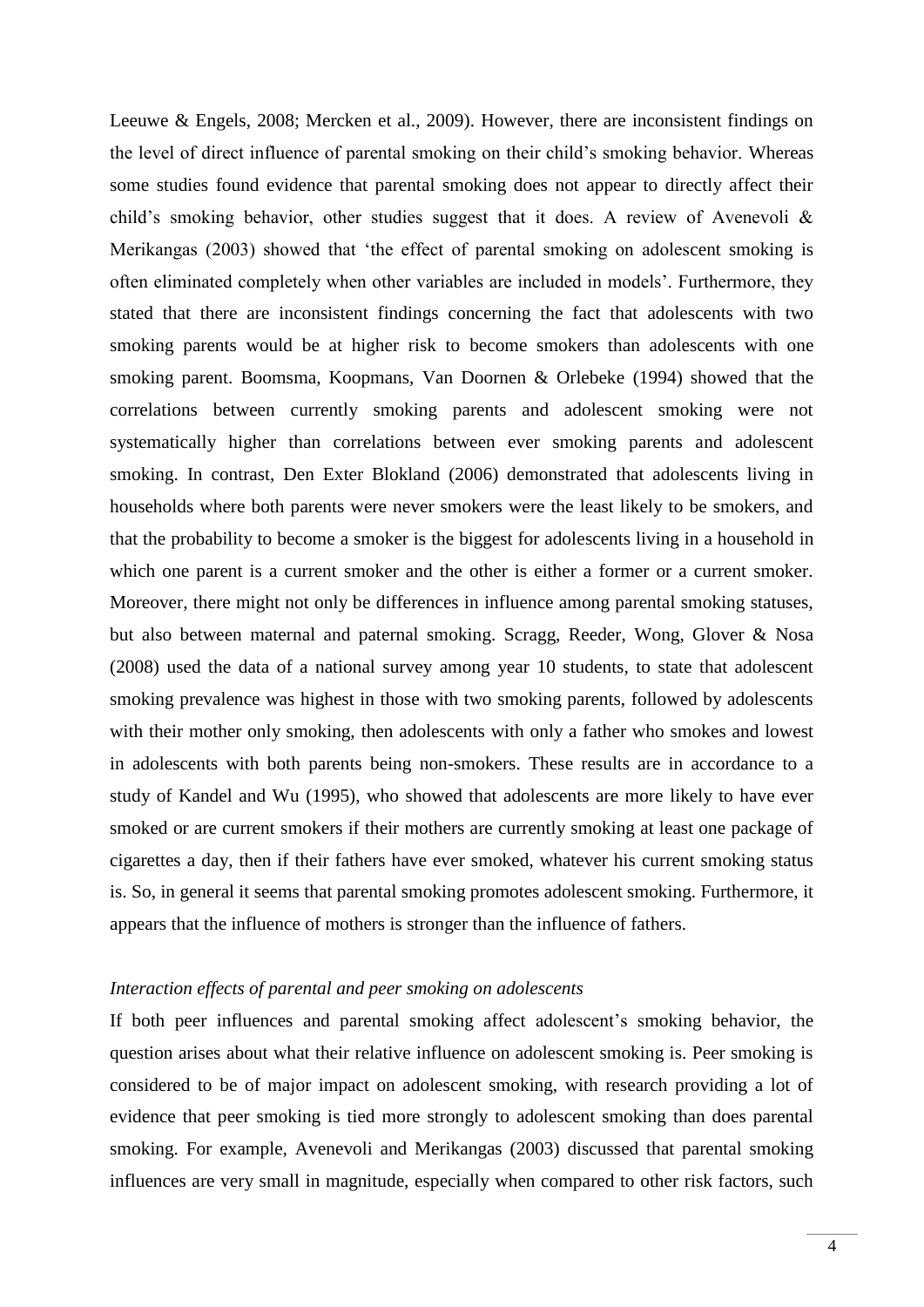as peer smoking. In contrast however, Bricker, Peterson, Andersen, Leroux, Rajan & Sarason (2006) and De Vries, Candel, Engels and Mercken (2006) showed that the influence of parental smoking and peer smoking was of comparable importance on adolescent smoking. Thus, it is not entirely clear yet what the relative influences of both peer smoking and parental smoking are on adolescent smoking.

However, it has been shown that there are some cumulative effects of being at higher risk to become a daily smoker when both parents and two or more close friends are smokers (Bricker et al., 2006). In this longitudinal survey study the amount of smoking parents and the amount of smoking friends was measured in the  $5<sup>th</sup>$  grade. Consequently, children's smoking behavior was measured in  $12<sup>th</sup>$  grade. The results showed first of all, that children with nonsmoking parents were the least likely to be daily smokers and the ones with two smoking parents were the most likely to be daily smokers. Furthermore, having smoking friends increased this likelihood. So, it was obviously clear that close friends' smoking effects are cumulative on the effect of parental smoking on adolescent smoking (Bricker et al., 2006).

Though, since adolescents with smoking parents have been exposed and are used to tobacco use for a long time, and so implicitly learned everything to be competent in smoking, it might be expected that they are more susceptible to peer smoking influences than adolescents with non-smoking parents (Darling & Cumsille, 2003). Yet, this assumption has rarely been considered in past studies. To our best of knowledge only one study included this potential moderating effect of parental smoking on adolescent's susceptibility for peer smoking influences, with no separation of imitation and peer pressure. Engels et al. (2004) showed that even though there is evidence that parental smoking has a direct effect on the smoking initiation of their children, they could not find any support on the assumption that parental smoking behavior would influence the susceptibility of adolescents to their friends' smoking behavior. Thus, with the focus on smoking initiation, there might not be an increase of susceptibility on peer smoking by an adolescent when one or both parents are daily smokers. And since it is expected that adolescents will not become more susceptible once they are daily smokers, it is not probable that daily smoking adolescents with current smoking parents will be more susceptible to peer influences than daily smoking adolescents with non smoking parents.

#### *Current study*

The purpose of this study was to examine to what extent implicit (imitation) and explicit (peer pressure) peer influence affects adolescents' smoking behavior. Subsequently, the focus was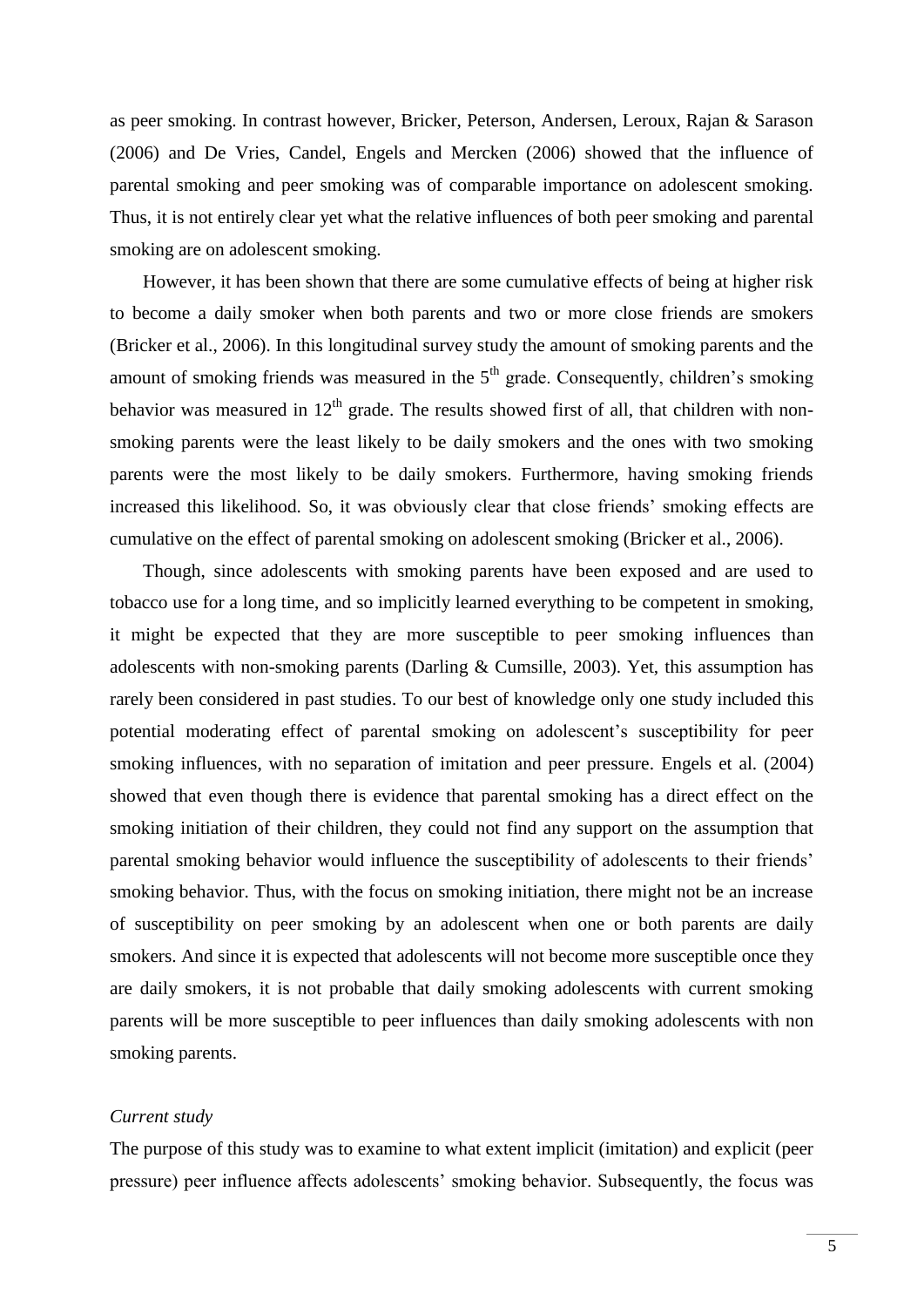on parental smoking as a potential moderator on this processes of peer influence. Thus, whether the amount of parental smoking affects the susceptibility of an adolescent to peer smoking influences. Is an adolescent with non-smoking parents less susceptible for imitation and peer pressure to smoke than an adolescent with regular smoking parents? This brings us to the main question to be answered in the experimental study that will be conducted: '*To what extent does parental smoking moderate the effects of implicit (imitation) and explicit (peer pressure) peer influence on adolescent smoking?'*. To be able to answer this question, five questions are discussed;

- 1) To what extent does imitation affect adolescent's smoking behavior?
- 2) To what extent does peer pressure affect adolescent's smoking behavior?
- 3) To what extent does parental smoking affect adolescent's smoking behavior?
- 4) To what extent does parental smoking moderate the effect of imitation on adolescent smoking?
- 5) To what extent does parental smoking moderate the effect of peer pressure on adolescent smoking?

The hypotheses are that (1) an adolescent will smoke more, once his/her peer smokes. Subsequently, (2) the adolescent will smoke more, once peer pressure is involved. Another assumption is that (3) adolescents will smoke more often, once his/her parents smoke, and (3.1) maternal smoking will be more positively related to adolescent smoking than does paternal smoking. The final hypotheses are that (4) an adolescent will not be more susceptible to imitation, once his/her parents smoke and (5) an adolescent will not be more susceptible to peer pressure, once his/her parents smoke.

There have not been previous experimental studies concerning both imitation and peer pressure in one design yet. This results in no current knowledge about the relative influences of both of these processes on adolescent smoking. Furthermore, there are inconsistent findings regarding parental smoking influences and the potential interaction effects of parental smoking with imitation and peer pressure have not been investigated separately. So, with this research some shortcomings in the current knowledge about adolescent smoking will be filled.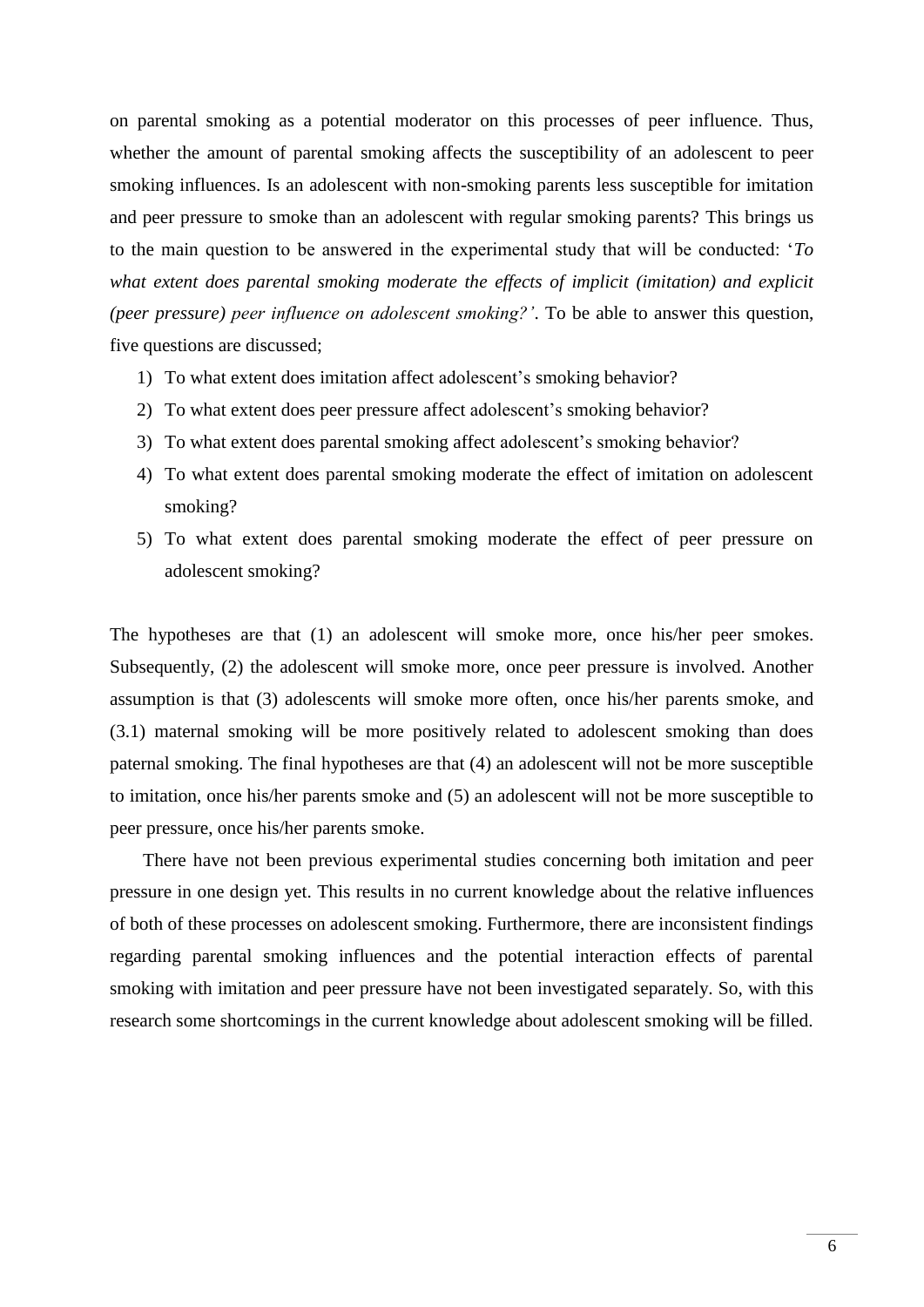# **Methods**

# *Design*

In this experiment both imitation (through confederate's smoking) and direct pressure (by offering cigarettes by confederate) will be manipulated in one design, without the subject's awareness. A 2 (confederate smoking three times during the session, or not smoking) x 2 (confederate offering three cigarettes during the session, or not offering any cigarettes) factorial design is applied. Thus, the design consists of 4 conditions: 1) confederate does not smoke and does not offer cigarettes to the adolescent, 2) confederate smokes, but does not offer cigarettes to the adolescent, 3) confederate does not smoke, but does offer cigarettes to the adolescent and 4) confederate does smoke and offers cigarettes to the adolescent. In the conditions in which the confederate smokes and/or offers a cigarette to the participant, s/he is informed to light up and/or offer a cigarette (1) right after s/he found the package, which is just before the start of the music task, (2) ten minutes later, during the third music fragment and (3) again ten minutes later, during the fifth music fragment.

# *Procedure*

The participants are recruited during classes and lunch-breaks at their intermediate technical and vocational-training schools in Utrecht, Nijmegen, Arnhem and 's Hertogenbosch, in which permission was given by the managing director. The teenagers are told that they can participate in a research about musical tastes, which will take up for about an hour and that they will receive 8 euro's after finishing the session. The students who are interested in participating fill out a screening list with questions on life style and their backgrounds. Consequently, the daily smoking adolescents within the age group (16-25) will be selected and called to make an appointment for participating. By all means, they were not aware of the fact that they were selected based upon their smoking behavior.

During a session, the participant will face a confederate of which s/he thinks is a participant too. These confederates are students, in the age of 18-25, from colleges and Universities. They are recruited through flyers and posters and had a training prior to the experiment. In this training, they are told how to offer the participant a cigarette (they have to offer verbally with the package opened to the participant and if they are in a condition in which they have to smoke themselves too, they first have to take a cigarette themselves, before offering to the adolescent). They are also instructed to interact in a warm and social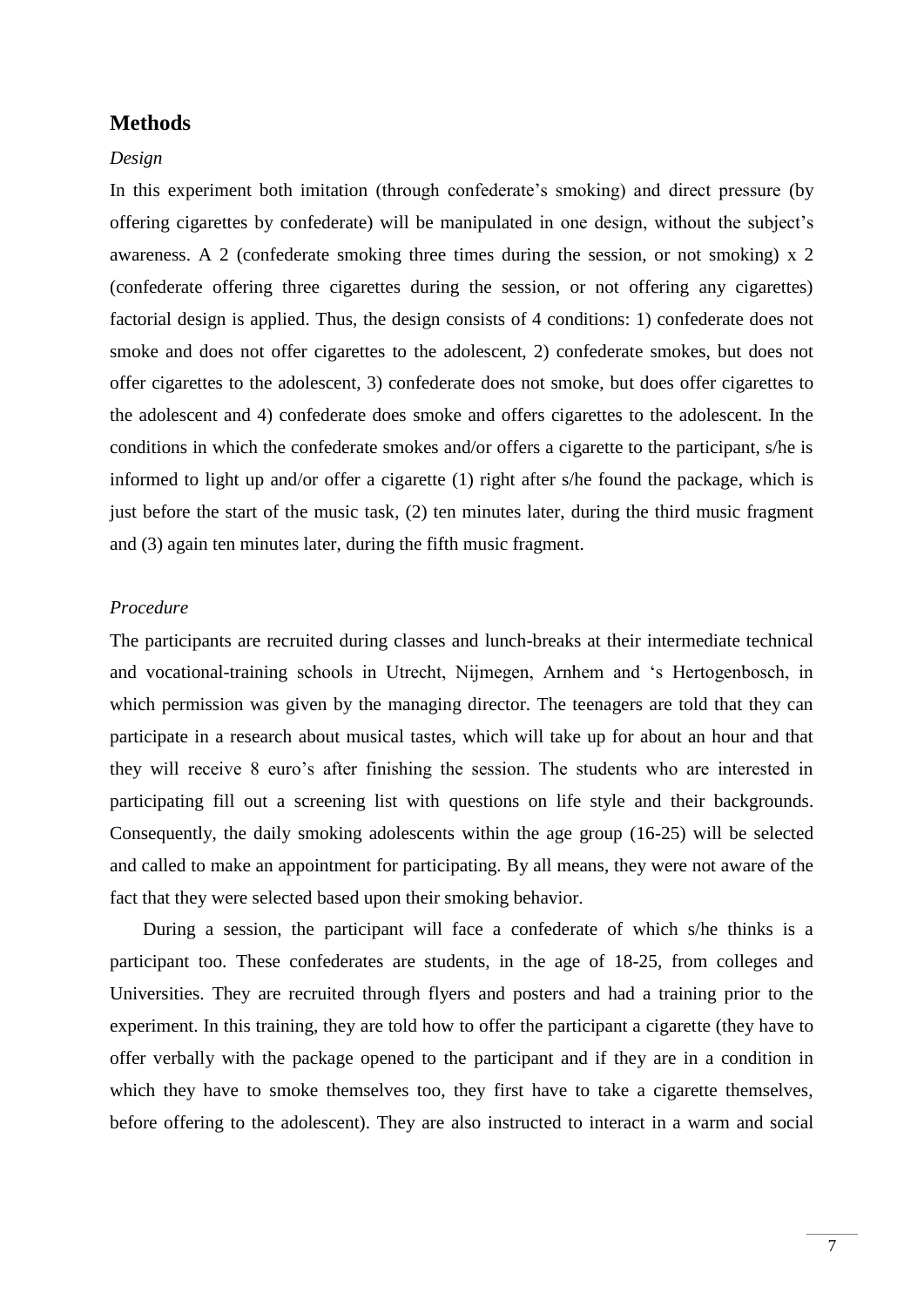manner with the participant and to agree with the participant in their discussion about musical tastes.

For this experiment approval was given by the ethical commission of Utrecht University (The Netherlands). This experiment is performed in the period of April 2009 to January 2010. All sessions were run by a researcher from Utrecht University and took place in a camper, so that all settings are the same and no other factors than the confederate influencing the adolescent's smoking behavior. This camper was divided into two rooms, a session room in which the experiment took place, and a observation room in which the researcher observed the session. It was located near the intermediate technical and vocational-training schools, this was to reduce the chance of not showing up of the participants. The confederate and participants always sat at the same seats during all sessions. At start of each session both the confederate and the participant first filled out an informed consent form. Second, they got an arousal meter, which was explained to be measuring their stress-levels during different music styles. This was mainly used to make the cover story more credible. Third, they got a breath test, which was told to measure their alcoholic values, but which in fact measures the COlevel in their blood. Fourth, the questionnaire about the music fragments was being explained. At last, the confederate found a cigarette package, underneath a pillow, containing 8 cigarettes and a lighter. The investigator told them that that package was probably forgotten by another participant, asked if both of them smoke and told them that they could smoke cigarettes, eat (nuts are provided on the table) and drink inside the camper. In the conditions in which peer pressure or smoking is involved the confederate offers/smokes a cigarette immediately after finding the cigarette package. Continuously, the participant and confederate were offered nonalcoholic drinks (orange juice, ice tea, apple juice and water). Then the actual 30-minute session started. During this session six music fragments of one minute were played, followed by four minutes of discussion time in which the participant and confederate discussed about whether they know and liked the fragment and discussed ten questions about the music fragments. For example, they had to discuss of what genre the music fragment was. The confederate only smokes and offers cigarettes during this 30-minute session. When the session is completed, the adolescent will receive his/her earned 8 euro's, signs a form to confirm s/he received his/her money and leaves.

# *Participants*

The inclusion criteria for the participants of this experiment  $(N = 59)$  are that they are daily smoking adolescents in the age of 16-25 years (min.=16; max.=23;  $M = 18.15$ ;  $SD = 1.54$ ),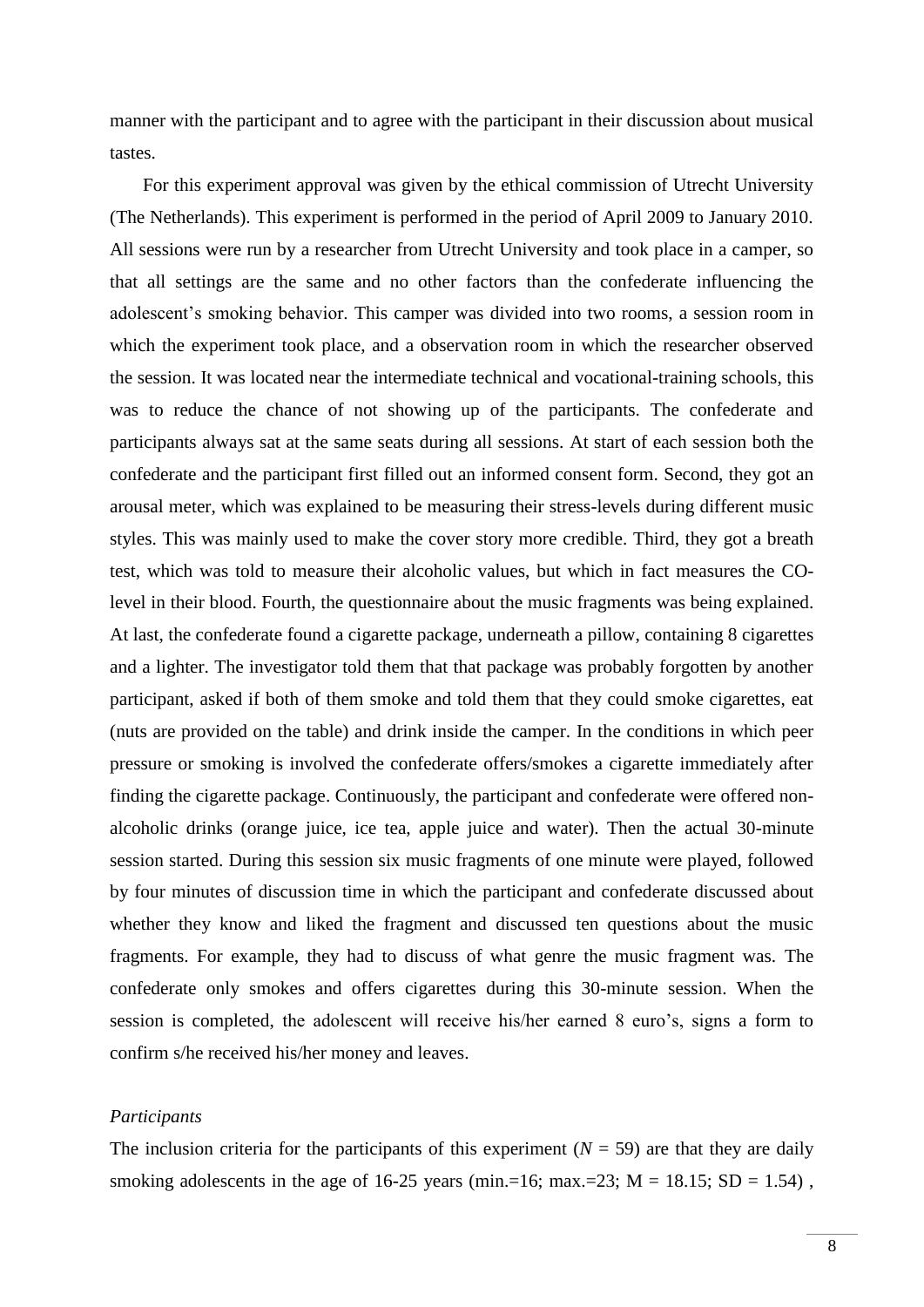who are students of intermediate technical and vocational-training. 40.7% of the participants were male, which accounts for 24 participants. This means that 59.3% of the participants were girls (35 participants).

From a total amount of 62 experimental sessions, only 59 were found to be legitimate. The sessions that are not included in the analysis failed on the including criteria; those three participants were not daily smokers (anymore). At the end of each session the participants could declare their ideas about the purposes of the investigation, from which can be stated that none of them was aware of the actual purpose.

# *Instruments*

Carbon-monoxide level: The breath test which is given to the participants is in fact a Micro<sup>+</sup> Smokerlyzer, which measures the participant's Carbon-monoxide (CO) level participant's blood in parts per million (Sinefuma, n.d.). By doing this, it is possible to see whether the participant has smoked a lot prior to the session. Carbon-monoxide is a harmful gas that is released in combustion processes, including cigarette smoking. It attaches to hemoglobine in the blood, which obstructs the uptake and transport of oxygen through the body. So, the amount of CO in a participant's blood shows his/her smoking habits; the higher the CO-level, the more s/he smokes on a daily basis.

Adolescent smoking is measured by participant's smoking behavior during the session. This behavior is observed via a television in the observation room in the camper, which is connected to three camera's in the session room of the camper. This television thus gave a clear view of both confederate's and participant's smoking behavior. In this way the investigator could enter the times of offering a cigarette by the confederate, amount of smoked cigarettes and starting and ending times of a cigarette in SPSS. After completing the session, the researcher checked the total amount of smoked cigarettes by counting the cigarettes in the ashtray, which was always in agreement with the observed amount.

Parental smoking is measured through the participant's report in a general questionnaire s/he fills out after the experiment, since parental smoking behavior is being assumed to affect adolescent smoking. Since current knowledge indicate that maternal and paternal smoking affect adolescent's smoking differently, parental smoking has been split up in maternal and paternal smoking. In the questionnaire the adolescents report on both maternal and paternal smoking, with options non-smoker, former smoker, current smoker or 'have not'. Paternal and maternal smoking will be recoded into non-smoker (the options non-smoker and former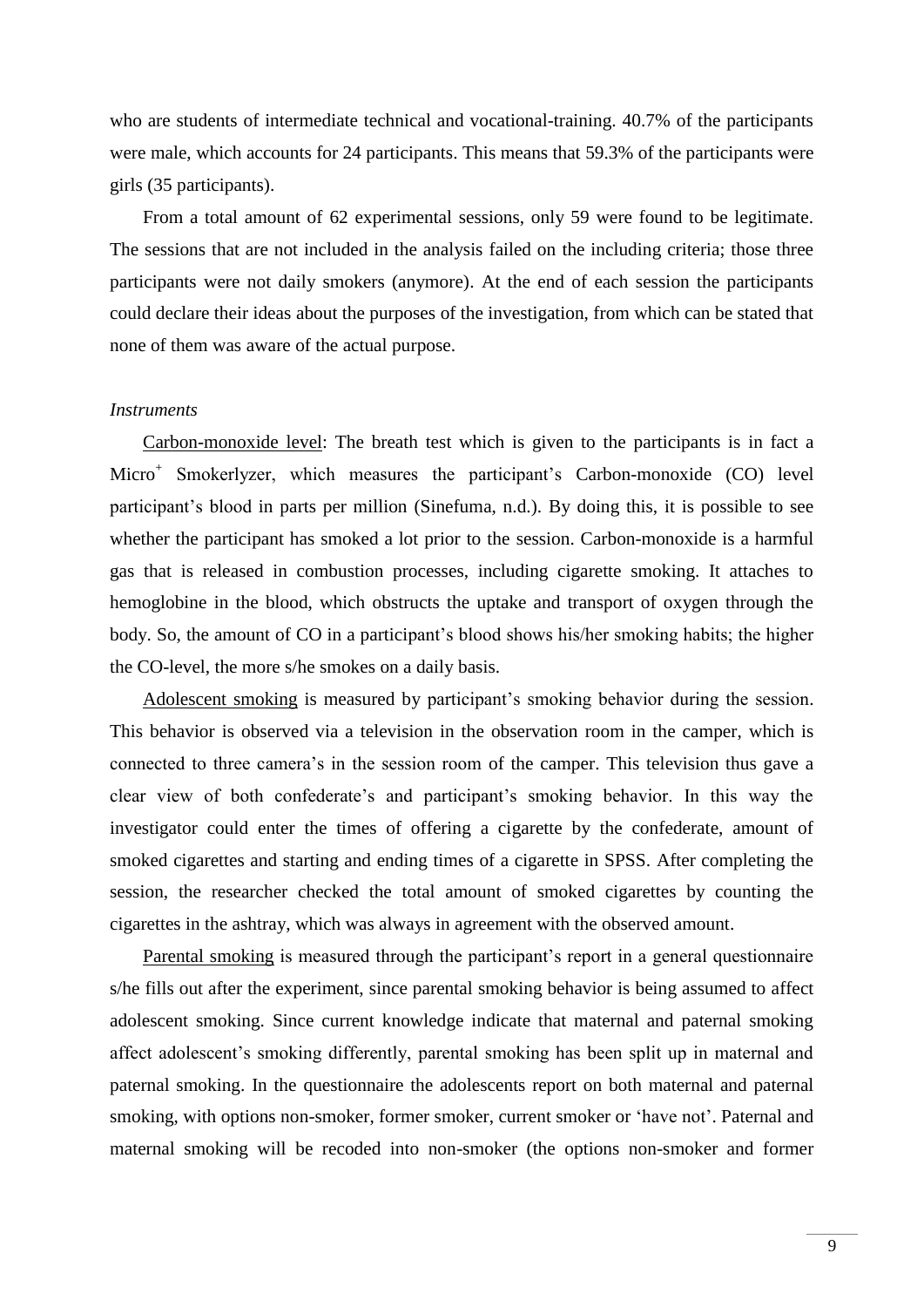smoker) and current smoker. If the particular parent is not present in the family, s/he will not be used in the analysis.

### *Data analysis*

The data will be analyzed with SPSS 17.0. First the descriptive statistics will be considered. A look will be taken at the particular amounts of smoking per condition. Then the actual data analysis will be done. In this experiment several independent variables are included: (1) confederate's smoking behavior (smoking three cigarettes or not smoking), (2) peer pressure (offering three cigarettes or not offering) and (3) parental smoking behavior (non-smoker or current smoker). The dependent variable is adolescent's smoking behavior during the session. To get reliable conclusions, there will be controlled for the potential covariates: gender (0=male; 1=female) and Carbon-monoxide level in participant's blood.

For the examination of the data a linear regression analysis will be used, in which the effects of confederate smoking, peer pressure and parental smoking will be linked to adolescent smoking separately. Prior to this analysis, a correlation check between paternal and maternal smoking has been done, to make sure multicollinearity was absent. Even though the correlation turned out to be significant  $(p=.04)$ , both variables did not correlate above  $r=.60$ (r=.29), so there is no multicollinearity. This means that both variables can be included in the same model of analysis, without distorting the results.

Consequently, the interaction terms confederate smoking \* father's smoking, confederate smoking \* mother's smoking, peer pressure \* father's smoking and peer pressure \* mother's smoking will be tested and included in the analysis.

# **Results**

#### *Descriptives*

From a total of 59 participants, 15 were included in condition 1 (no peer pressure, no smoking by confederate) of which no-one reported having felt pressure to smoke during the session, 16 in condition 2 (no peer pressure, three times smoking by confederate), of which 2 reported having felt pressure to smoke, 15 in condition 3 (peer pressure, no smoking by confederate), of which 3 reported having felt pressure to smoke and 13 in condition 4 (peer pressure and three times smoking by confederate), of which 1 reported having felt pressure to smoke.

Throughout the experiment, there has not been one participant who did not smoke. In the sessions in which no peer pressure and no imitation was involved,  $16.9\%$  (N=10) of the total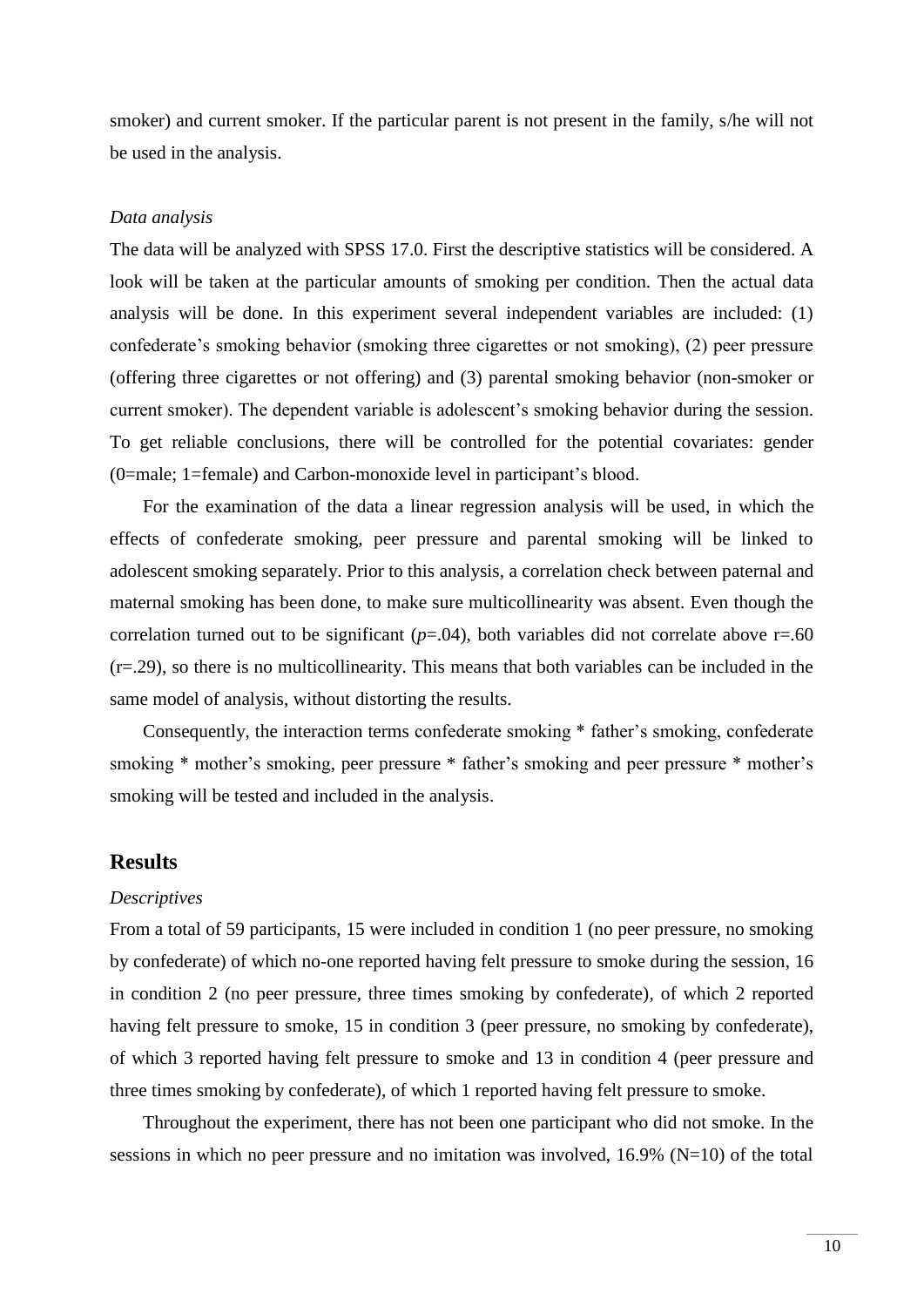of participants smoked 1 cigarette, 8.5% (N=5) smoked 2 cigarettes and 0% smoked 3 cigarettes. In the condition of no peer pressure and three times smoking by the confederate 0% smoked 1 cigarette, 8.5% smoked 2 cigarettes and 18.6% (N=11) smoked 3 cigarettes. In the condition in which peer pressure was present, but no smoking by the confederate, 5.1% (N=3) smoked 1 cigarette, 15.3% (N=9) smoked 2 cigarettes and 5.1% smoked 3 cigarettes. And in the condition in which both peer pressure and smoking by the confederate was present 0% smoked 1 cigarette, 3.4% (N=2) smoked 2 and 18.6% smoked 3 cigarettes. This results in a mean of cigarettes smoked per participant of 2.20 (min.=1; max=3; SD=.78) in the session. The values of Carbon-monoxide in participant's breath varied between 0.00 and 34.00  $(M=9.34; SD=5.59)$  before the session.

# *Peer and parental influence analyses*

For the actual data-analysis, first an univariate regression analysis has been conducted to answer the first three questions. These were respectively (1) to what extent does imitation affect adolescent's smoking behavior?, (2) to what extent does peer pressure affect adolescent's smoking behavior? and (3) to what extent does parental smoking affect adolescent's smoking behavior? Participant's gender and CO-level have also been included, to have a look at their independent effects on participant's smoking. The results are shown below.

| Table 1. Univariate Regression Analysis of Gender, CO-level, Cigarettes Smoked by |  |  |  |                                                                               |  |  |  |  |  |
|-----------------------------------------------------------------------------------|--|--|--|-------------------------------------------------------------------------------|--|--|--|--|--|
|                                                                                   |  |  |  | Confederate, Cigarettes offered by Confederate, Paternal Smoking and Maternal |  |  |  |  |  |
| <b>Smoking on Participant's Smoking Behavior</b>                                  |  |  |  |                                                                               |  |  |  |  |  |

| Variable                          | B      | Std. Error | <b>Beta</b> |
|-----------------------------------|--------|------------|-------------|
| Gender                            | $-.06$ | .21        | $-.04$      |
| CO-level                          | .02    | .02        | .11         |
| Cigarettes smoked by confederate  | 1.09   | .15        | $.70***$    |
| Cigarettes offered by confederate | .36    | .20        | .23         |
| Paternal smoking behavior         | $-.36$ | .22        | $-.23$      |
| Maternal smoking behavior         | $-.17$ | .22        | $-.07$      |

Note: N=59, except for the analysis with paternal smoking (N=53), and maternal smoking (N=57);  $* p < .05; ** p < .01; *** p < .001$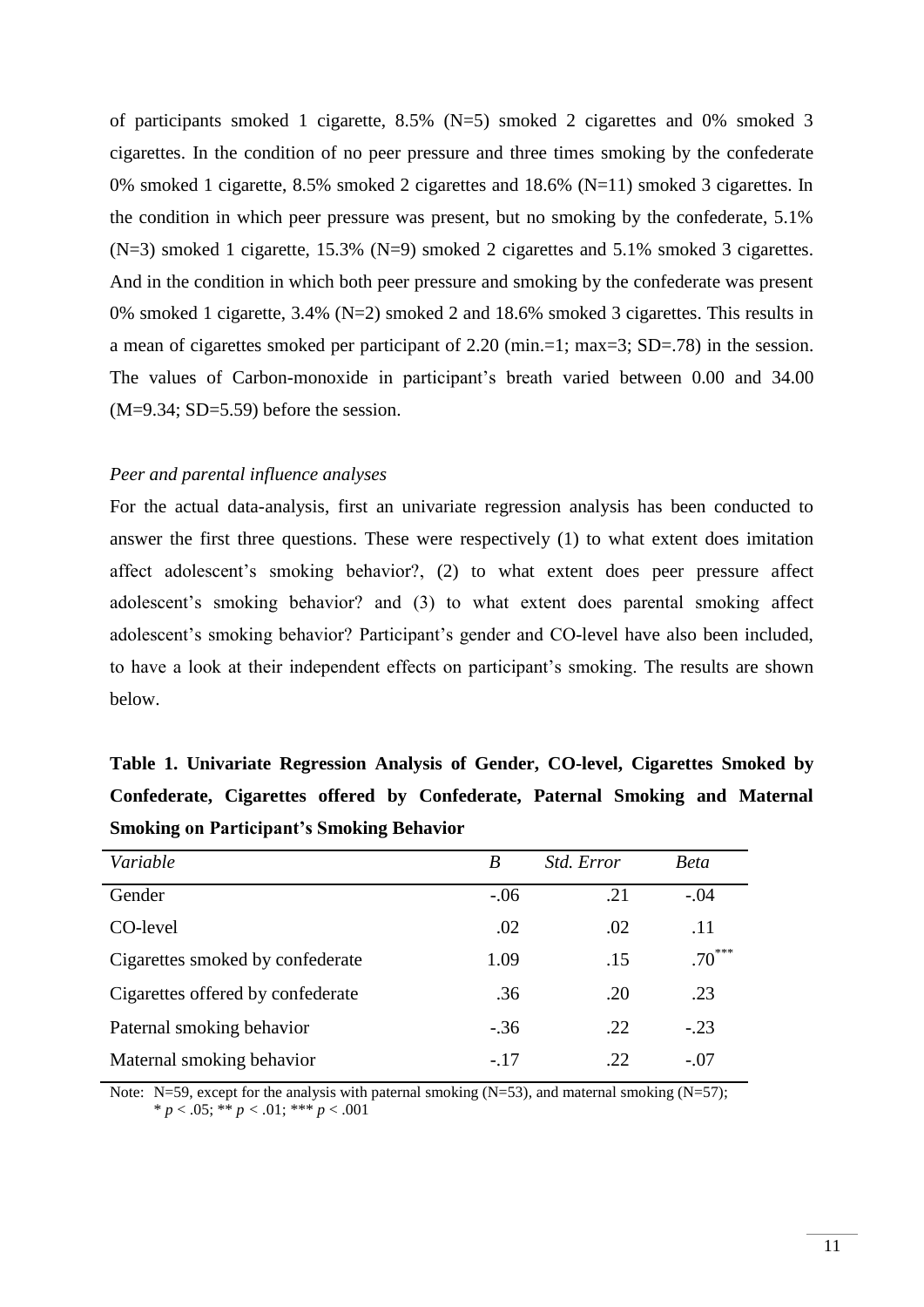Both gender and CO-level turned out to be non-significant covariates. Imitation was measured by 'cigarettes smoked by confederate', which turned out to significantly affect participant's smoking in a positive way. So, participants confronted with a heavy smoking model were likely to smoke more cigarettes than participants confronted with a non-smoking model. Peer pressure was measured by 'cigarettes offered by confederate' and turned out to have just no significant effect on participant's smoking. The third research question was measured by both paternal smoking behavior and maternal smoking behavior. Both of these variables turned out to have no significant effect on participant's smoking.

Subsequently, a multivariate regression analysis was done, including the potential covariates: gender and CO-level and the independent variables: cigarettes smoked by confederate, cigarettes offered by confederate, paternal smoking behavior and maternal smoking behavior all in one model. In this model 61.5% of participant's smoking behavior during the experiment was explained by the variables 'cigarettes smoked by confederate', 'cigarettes offered by confederate' and 'paternal smoking behavior'. The results are stated below.

**Table 2. Multivariate Regression Analysis of Gender, CO-level, Cigarettes Smoked by Confederate, Cigarettes Offered by Confederate, Paternal Smoking and Maternal Smoking on Participant's Smoking Behavior (***N***=52)**

| Variable                          | B      | <i>Std. Error</i> | <b>Beta</b>         |
|-----------------------------------|--------|-------------------|---------------------|
| Gender                            | $-.06$ | .16               | $-.04$              |
| CO-level                          | $-.02$ | .02               | $-.12$              |
| Cigarettes smoked by confederate  | 1.19   | .16               | $.74***$            |
| Cigarettes offered by confederate | .44    | .16               | $.28***$            |
| Paternal smoking behavior         | $-.37$ | .16               | $-.23$ <sup>*</sup> |
| Maternal smoking behavior         | $-.07$ | .16               | .04                 |

Note: \*  $p < .05$ ; \*\*  $p < .01$ ; \*\*\*  $p < .001$ .

By putting these variables together in one model, some effects obviously change. Both covariates (gender and CO-level) remain insignificant and the effect imitation, measured by cigarettes smoked by confederate, remains significant. So, participants confronted with a heavy smoking model are likely to smoke more cigarettes than participants who are confronted with a non-smoking model. Subsequently, the effect of the amount of cigarettes offered by confederate became significant, with a positive effect. This means that participants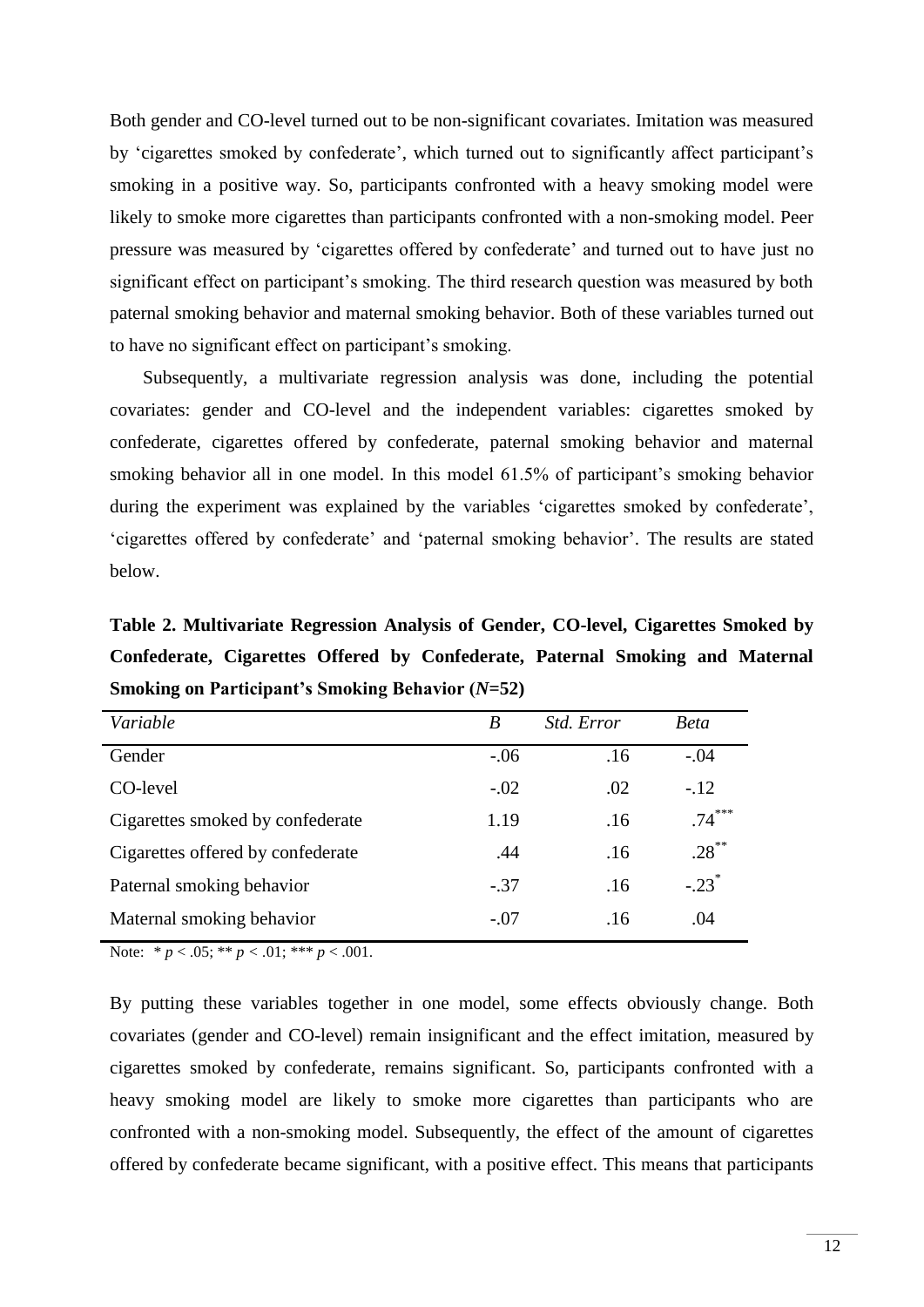facing a cigarettes offering model are likely to smoke more cigarettes than participants who face a model who do not offer cigarettes to them. For the third question, the effects of paternal smoking behavior change in such amount that they become significant too. This however, is a negative effect which implies that participants with a current smoking father are likely to smoke less cigarettes than participants with a non-smoking father. Furthermore, maternal smoking remains to have no significant effect on participant smoking.

The fourth research question was: to what extent does parental smoking moderate the effect of peer smoking on adolescent smoking? The results showed that both father's smoking behavior in combination with confederate smoking (B=-.28; Std. Error=.31; Beta=-.29; *p*=.38) and mother's smoking behavior in combination with confederate smoking (B=-.05; Std. Error=.34; Beta=-.05; *p*=.88) were not of significant influence on adolescent's smoking during the experiment. Research question number five was: to what extent does parental smoking moderate the effect of peer pressure on adolescent smoking? These results also showed non-significant effects on adolescent's smoking for father's smoking behavior in combination with peer pressure (B=-.14; Std. Error=.32; Beta=-.14; *p*=.67) and for mother's smoking behavior in combination with peer pressure  $(B=-.42; Std. Error=.33; Beta=.43;$ *p*=.21).

# **Discussion**

In the present study an experimental design was used to investigate the effects of imitation, peer pressure and parental smoking on adolescent's smoking behavior.

As hypothesized a strong positive significant effect of a heavy smoking model on adolescent smoking, imitation, was found, which means that the more peers smoke, the more an adolescent will smoke. This is in accordance with previous experimental research on this topic (Antonuccio & Lichtenstein, 1980; Kniskern et al., 1983). Since the amount of smoking by the confederate was manipulated, these results can be interpreted as a causal relationship of peer smoking on adolescent smoking. This is once more an endorsement of Bandura's *Social Learning Theory* (1977) and/or the *perception-behavior link* that Chartrand and Bargh (1999) have shown. Though, since this experiment was conducted with students of intermediate technical and vocational-training only, one might suggest that these imitation-effects could differ among higher educated students. However, earlier experiments focusing on imitation were done among higher educated individuals (Antonuccio & Lichtenstein, 1980; Miller,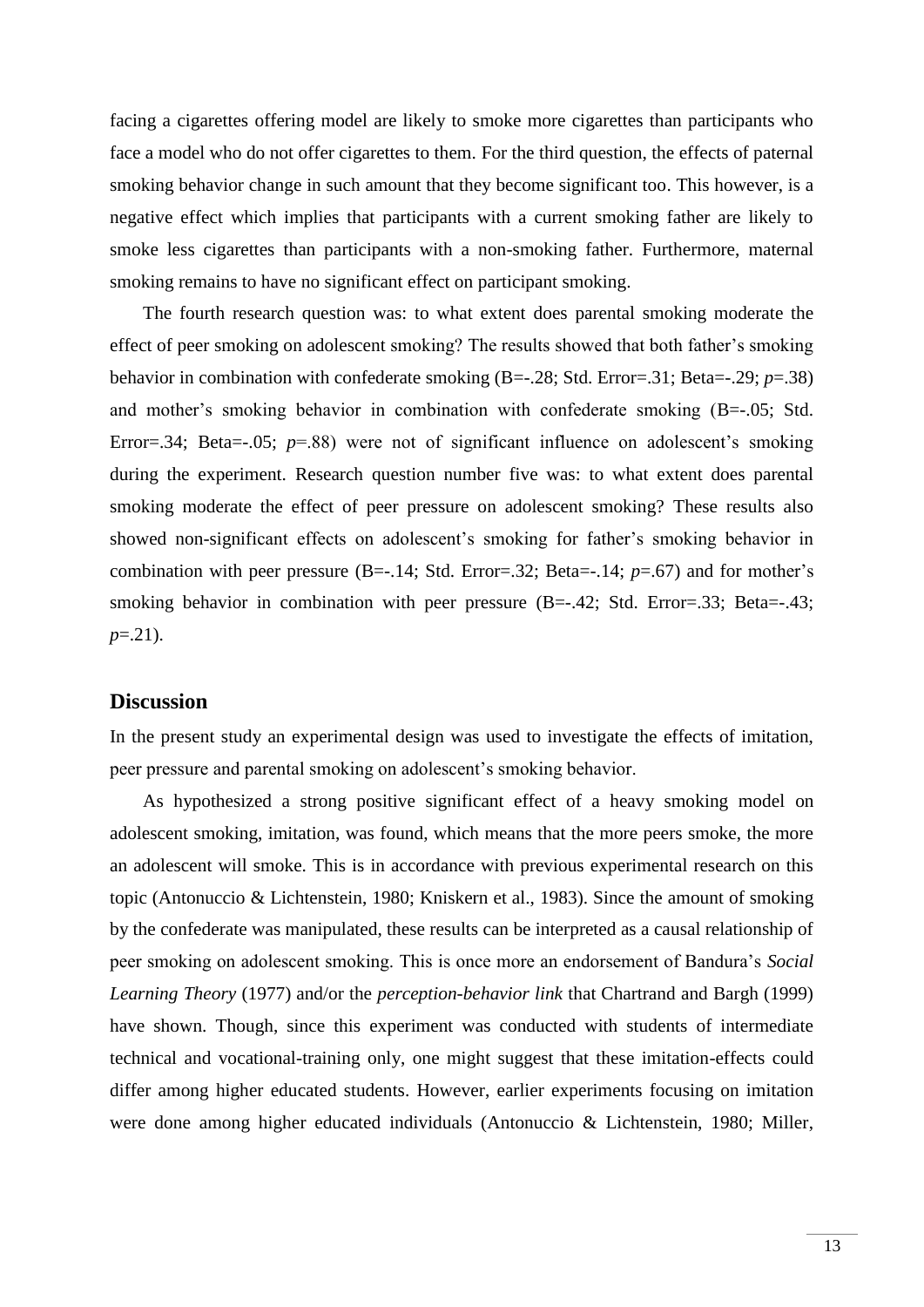Frederiksen & Hosford, 1979) and they too found significant imitation effects of smoking behavior.

The second hypothesis was that an adolescent will smoke more, once peer pressure is involved. There are two types of peer pressure. First there is coercive pressure, in which an adolescent is forced to smoke, or s/he will experience negative consequences if s/he does not smoke. These consequences can include being bullied, teased and rejected from the desired group. However, the vast majority of children does not report feeling coerced to smoke (Michell & West, 1996). The second type is normal pressure in which a cigarette is offered, without negative consequences if the adolescent does not smoke. Since some adolescents already feel pressure when a cigarette is offered (Stanton & McGee, 1996), coercive pressure was not taken into account in the current research.

In the presented univariate analysis of the present research, peer pressure was nearly significant, even though the effect was quite strong (Nijdam, 2003). However, in the multivariate analysis the effect became stronger and turned out to be significantly positive after all. In real life situations adolescents are always exposed to a combination of peer smoking, peer pressure and parental smoking, of which the multivariate analysis gives a better representation. This means that, even though the effect of imitation is stronger, the effects of peer pressure are definitely not to be underestimated and the second hypothesis is confirmed too.

There has hardly been any previous research on the topic of peer pressure, and the investigations that are available all focus on smoking initiation processes. Furthermore, in contrast to imitation, to the best of our knowledge, no previous experimental studies examined the effects of peer pressure on adolescent smoking and especially not with a focus on daily smoking adolescents. However, there are some longitudinal and survey studies on this topic. For example, Friedman et al. (1985) found in their survey study that peer pressure to smoke is present in much smoking initiation-processes. However, these results are in contrast to a survey study of Urberg et al. (1990). They focused on the effects of perceived friend smoking and perceived peer pressure, and divided this pressure into normative pressure to smoke or not to smoke and direct pressure to smoke or not to smoke. Their results showed that only direct pressure not to smoke cigarettes was significantly affecting adolescent's smoking. Nevertheless, both of these studies had adolescents self reporting on the pressures felt, concerning their smoking behavior. There are some possible explanations for the contrast between these findings and the current found results. First of all, the term peer pressure is a rather vague one. As already mentioned before, not everyone experiences peer pressure in the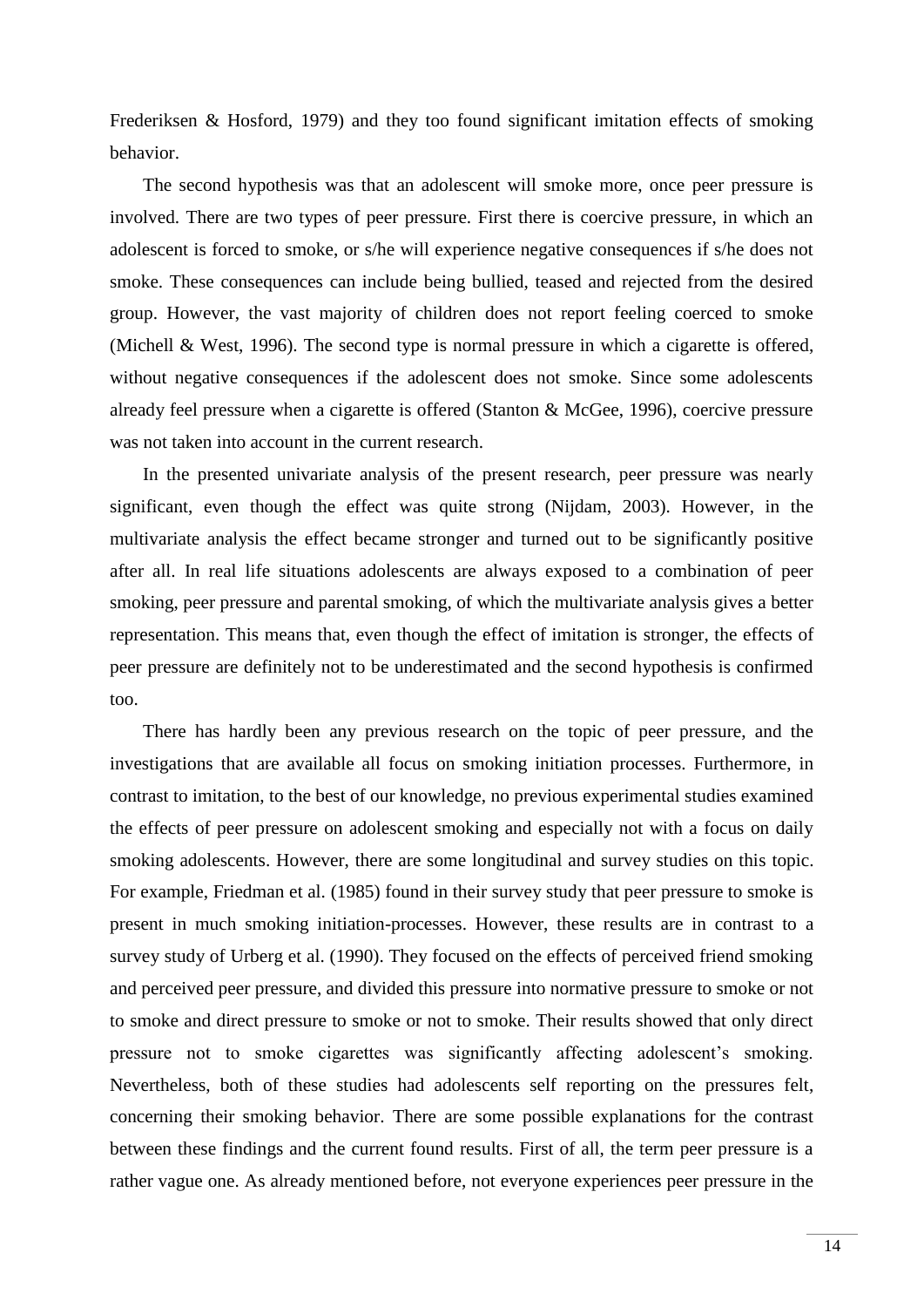same way. As is shown in the descriptive statistics, from a total amount of 28 participants who were in a condition in which peer pressure was present, only 3 of them reported having felt pressure to smoke. Furthermore, there were also 2 participants who already felt being pressured to smoke when the confederate smoked, even though they did not get cigarettes offered. Another explanation for the inconsistent findings about peer pressure might be that adolescents are reluctant to report feeling pressured. Adolescents are concerned with acquiring independence and so it may be socially desirable for them to report that they were not perceiving pressure (Michell & West, 1996; Urberg et al., 1990). In both of these explanations, the current study gives an improvement. Given that peer pressure is defined by offering cigarettes, so it could not be misinterpreted, and is manipulated throughout the different conditions, and since data is provided through observation of adolescents actual smoking, it is quite plausible to conclude that direct peer pressure positively affects adolescent's smoking behavior. However, it could be questioned whether this peer pressure process would affect higher educated students differently. Since there are no earlier experimental studies on this topic, not much can be said about that. However, it has been shown that the risk to being a smoker is higher for students with a low level of education, compared to students of a higher level of education (Richer & Lampert, 2008; Richter & Leppin, 2007). Since imitation processes seem to have the same effects in both low and high educated students, there is a chance that this higher risk to being a smoker for lower educated students could be due to a higher susceptibility to peer pressure. So, the potential differences in susceptibility to peer pressure to smoke among lower and higher educated adolescents is something that can be investigated in future research. Yet, a basis is laid with regard to experimental research on the topic of peer pressure.

What did become clear though, is that the processes of imitation are much more influential on adolescent smoking than is peer pressure. This is a quite striking result, since all intervention programs thus far only focused on teaching adolescents how to resist peer pressure, because it was assumed that peer pressure was of major importance on adolescent smoking (Urberg et al., 1990; 1997). However, both of these processes influence adolescents in such a way that they become more similar to each other, by taking up the same (smoking) behavior. Another process that contributes to similarities between adolescents is selection. Adolescents tend to select and connect with peers who are similar to themselves. These similarities can present themselves on different characteristics, like similarity in self-esteem, introversion/extraversion, socio-economic status and behaviors (Byrne & Griffitt, 1973), such as tobacco use. With respect to smoking behavior, selection occurs when adolescents select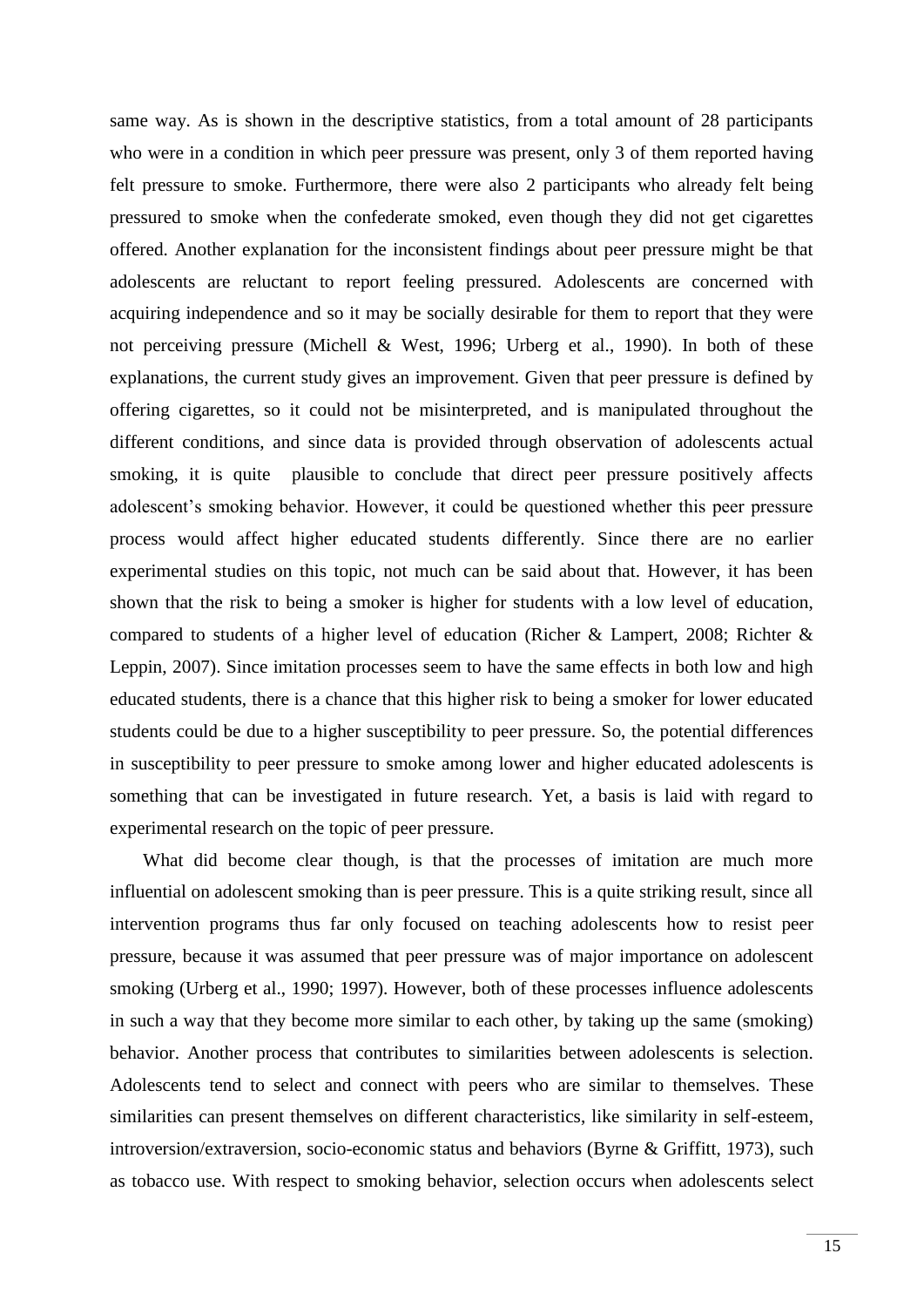peers with similar smoking behavior as themselves to interact with (Mercken et al., 2009). So, it seems plausible to interpret this as an adolescent becoming a smoker and thereafter selecting new, smoking friends. Nevertheless, it could also be interpreted as adolescent's wanting to be rewarded with reciprocity of desired friends and start smoking to become an accepted member of a social peer group. In that case, the cause of adolescent smoking can be ascribed to peer influence. This ambiguity shows that it remains hard to take and measure influence and selection apart. In the current study, selection was not included and peer influences turned out to be of significant importance when it comes to tobacco use. However, with a focus on real life situations and the attempt to reduce (adolescent) smoking by the intervention programs, future research may want to investigate what the relative influences of both selection processes and peer influences are on adolescent smoking. Though, for now it is important to be aware of the fact that from the types of peer influence on adolescent smoking, especially imitation is of major importance. Prevention should thus start with teaching adolescents how to resist the bias to imitate peers more importantly than how to resist peer pressure.

Subsequently, the focus has been on the effects of parental smoking on adolescent smoking. The hypothesis was that an adolescent will smoke more once his/her parents smoke. Furthermore, since previous studies suggest that there are differences between the effects of paternal and maternal smoking, this hypothesis can be supplemented with the hypothesis that 'maternal smoking will be more positively related to adolescent smoking than does paternal smoking'. However, the presented results contrast both of these hypotheses. In the univariate analysis, both paternal and maternal smoking turned out to have no significant influence on adolescent smoking. This is in accordance with the review of Avenevoli & Merikangas (2003). From their meta-analysis they concluded that there are inconsistent findings when it comes to the effects of parental smoking on adolescent smoking, including no significant findings when other variables are included in the model of analysis. When all independent variables of the current study were included in the multivariate analysis, only paternal smoking significantly affected adolescent smoking. This is a notable result, since previous evidence unanimously show a stronger effect of maternal smoking compared to paternal smoking (Avenevoli & Merikangas, 2003; Kandel & Wu, 1995; Scragg et al., 2008). However, what is more striking is the fact that the only paternal effect found significant, is negatively related with adolescent smoking, which indicates that the more cigarettes a father smokes, the less the adolescent will smoke. For control, a look has been taken to the distribution of fathers over the four conditions, which turned out to be equally distributed.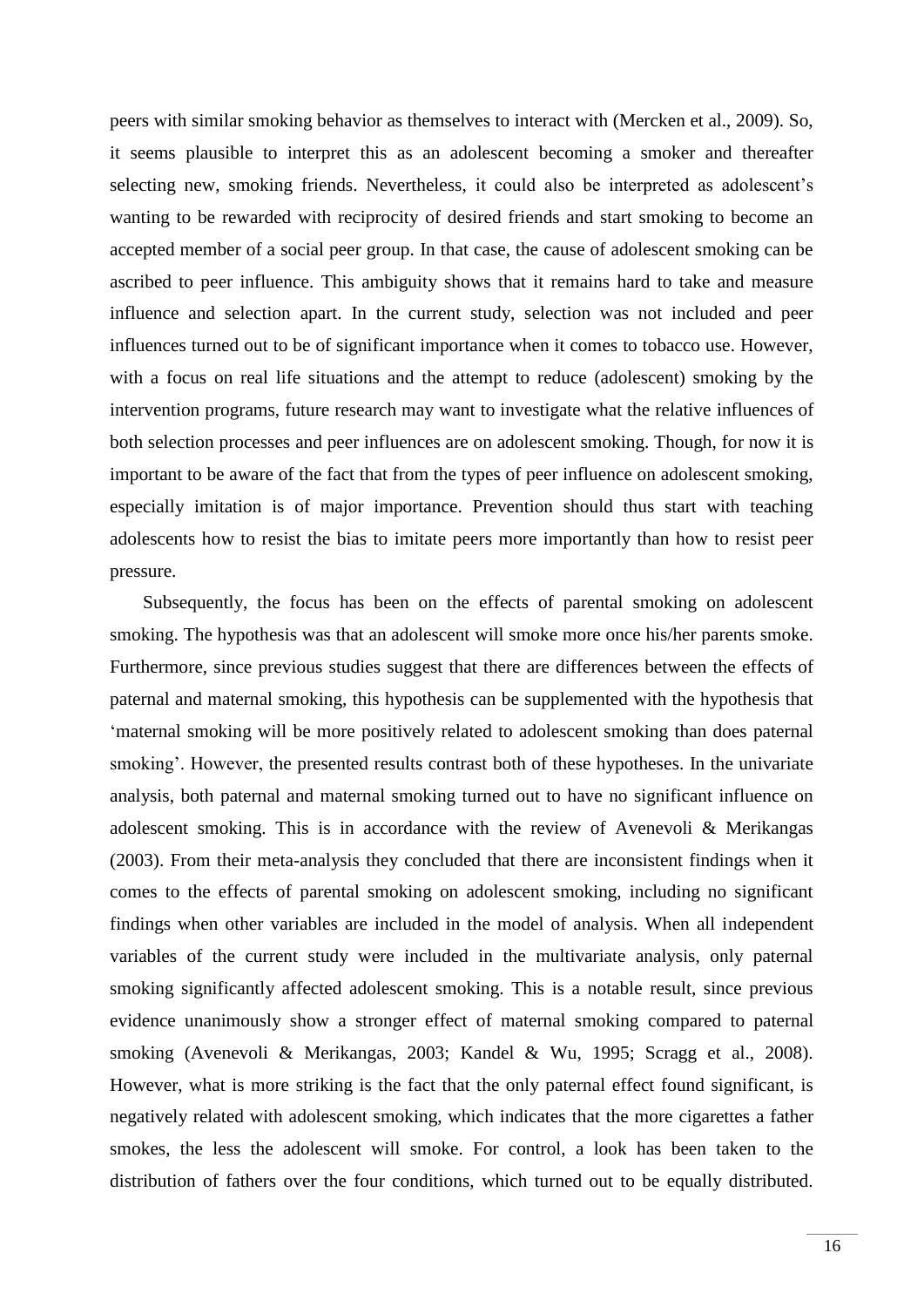This means that it has not been the case that all participants with smoking fathers were in the condition in which the confederate did not smoke. Then, what could be a possible explanation, is that a lot of the participants possibly came from broken families. Nowadays, 34.1% of the married couples break up (Centraal Bureau voor de Statistiek, 2007). 80% of the children of broken families live with their mother after the break up and 25% of them do not have any contact with their fathers (Centraal Bureau voor de Statistiek, 2001). So, it could be that the subjects did know their mother's smoking behavior, but that they guessed about their father's smoking behavior. Since the options of choice about their parental smoking were non-smoker, former smoker, current smoker or have not, they might have interpreted the option 'have not' as mother/father being deceased. This might have resulted in adolescents picking one of the other options about their paternal smoking, and nothing can be said about how they would have made up their choices.

Furthermore, no evidence was found for the hypotheses that parental smoking moderates the effect of both imitation and peer pressure on adolescent smoking. These results are in agreement with Engels et al. (2004), who also did not find moderating effects of parental smoking on adolescent's susceptibility to peer influences. This indicates that adolescents with smoking parents are not more susceptible for both imitation of their peers and peer pressure to smoke. However, in this study, adolescents were faced with strangers instead of their close friends with who they interact with on a daily basis. So, in this case there is a certain distance between the social environments of the participant and confederate, which is less the case with adolescents and close friends. When adolescents are faced with close friends, it could be possible these processes work differently than when faced with a stranger. Growing up in a family where parents are observed smoking, provides the opportunity for children to learn the behaviors towards smoking, such as how to light a cigarette, how to inhale, what to do with ashes and when it is appropriate to smoke. In this manner a child sees and learns how to smoke, and even if they do not smoke themselves (yet), smoking becomes part of the range of behaviors that a child is capable of performing (Darling & Cumsille, 2003). With the focus on imitation, it could be possible that the unconscious urge to imitate a close friend is higher than with a stranger, since they feel the need for affiliation with them (Lakin et al., 2003). Furthermore, since they are implicitly competent in smoking, they might be more easily light up a cigarette if a friend does. When it comes to peer pressure, it could be possible that a close friend knows about the smoking behavior of the adolescent's parents. If they are smokers, this could be used in persuade the adolescent to light up a cigarette. Both these imitation and peer pressure processes could so work differently in cases where an adolescent is faced with a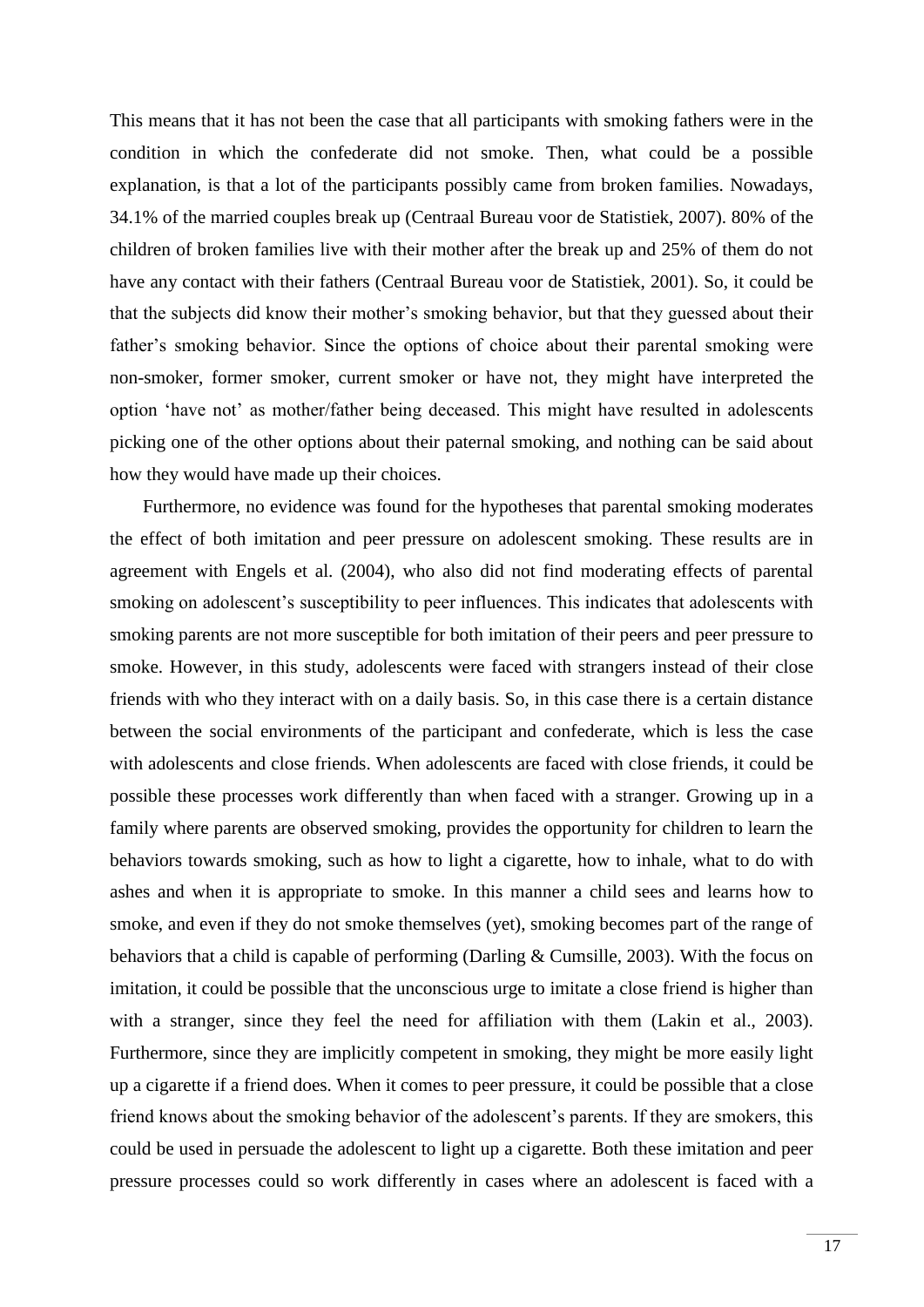close friend instead of a stranger. Future research might thus examine the effects of imitation and peer pressure from close friends on adolescent smoking and, furthermore, include parental smoking too.

# *Limitations*

This research had one important limitation, which was the measuring of parental smoking. First of all, adolescents were asked about their parent's smoking behavior. Though, this can cause inconsistencies between perceived and actual congruencies between adolescent's and parent's smoking behavior, since adolescents have a bias to project their own smoking behavior on their environment, in a way that a peer's reported smoking behavior reflects the adolescent's own smoking behavior (Urberg et al., 1990). Furthermore, the selectable options were not totally clear. With no question asked about whether the parents were still together and the option 'have not', which could have been interpreted as 'is deceased', some adolescents might have taken a guess on their paternal or maternal smoking. This results in having no chance to give a reasonable explanation for the fact that the current found results are in contrast with previous studies. Future research thus might include parental smoking by self-reports of the parents and an instrument which excludes other potential explanations for the results found.

Another limitation that was present in this study, is the fact that imitation and peer pressure processes were conducted in same sex dyads, while in real life situations adolescents connect with each other mixed gender groups. This makes it not possible to generalize the found results to groups of adolescents. Of course, in these groups dyads exist too. But even though Kniskern et al. (1983) found no differences between same sex and opposite sex dyads on imitation, it is not clear if there would not be differences in the effects of peer pressure either. Furthermore, in interaction with other group members, these dyads might not only be influenced by each other, but also by the other members of the group. So, for intervention programs to have a 'real life fit', future research might have to focus on imitation and peer pressure processes in friendship groups.

#### *Implications*

It can be concluded that the current existing intervention programs are partly based upon the wrong assumptions about adolescent smoking. Particularly imitation processes are highly influential on adolescent smoking, and so it is not all on peer pressure to blame. However, peer pressure does affect adolescent smoking too. Since current intervention programs are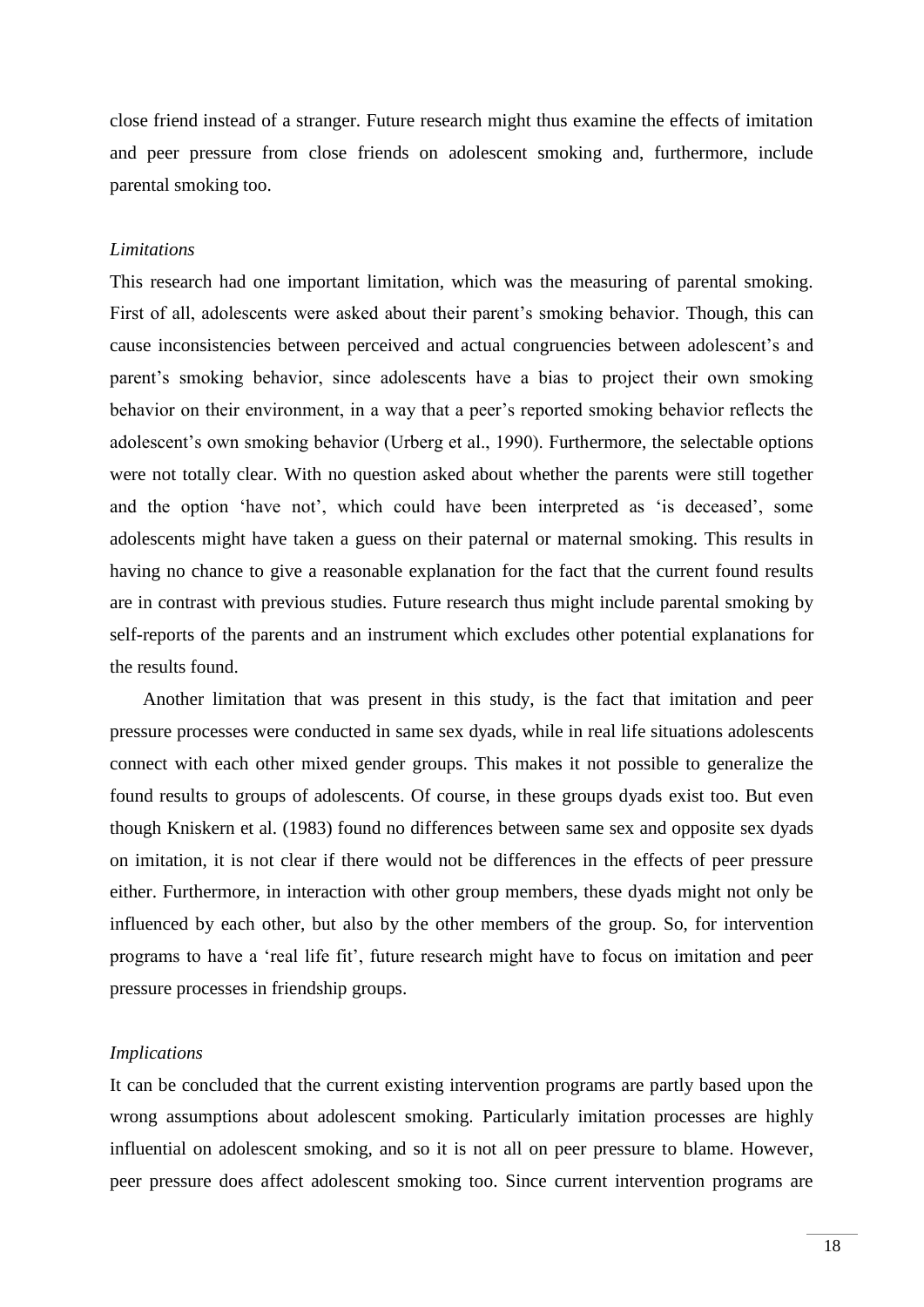only teaching adolescents how to resist peer pressure, they should thus broaden their focus in the field of peer influences. Their main focus could then be on making adolescents aware of the fact that there is a chance that they are unconsciously influenced by smoking peers and start imitating them. This information might be especially useful for adolescents who try to stop smoking. Once they are aware of the bias to imitate peers, they can choose to not interact with smoking peers and/or keep themselves from imitating. Furthermore, to reduce the amount of smoking models for adolescents, the smoking-policy could, next to smoking restrictions in public places, start to forbid smoking at schools, since that is a place where a lot of smoking youngsters meet and connect with each other.

However, this research has focused on daily smoking adolescents. Intervention programs aim to prevent smoking instead of 'curing' current smokers. In smoking initiation situations the processes of imitation and peer pressure may differ from daily smoking situations. That is why further experimental research is necessary, to be sure that implications that may come from the current results also apply for smoking initiation situations.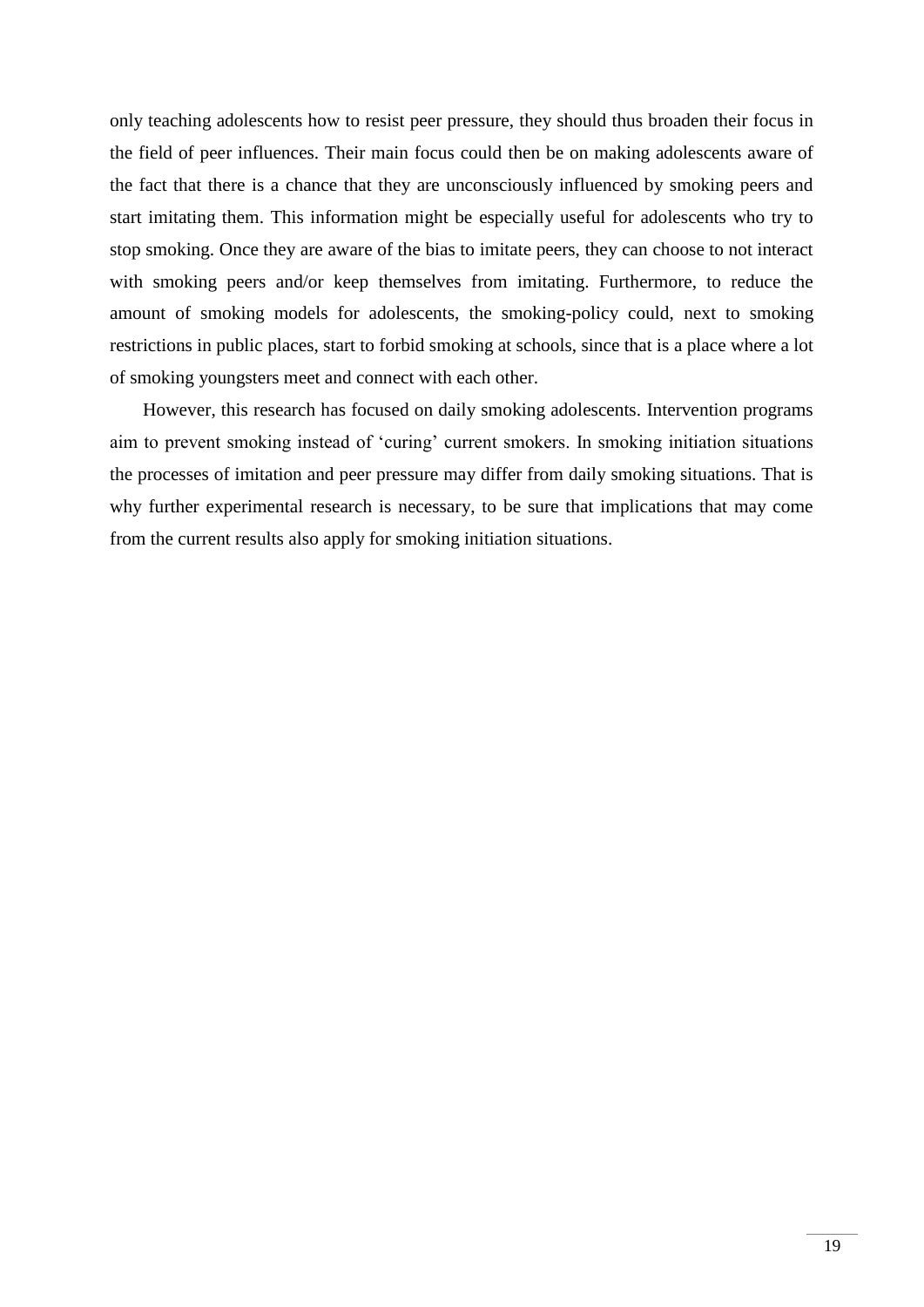# **References**

- Antonuccio, D. O. & Lichtenstein, E. (1980). Peer modeling influences on smoking behavior of heavy and light smokers. *Addictive Behaviors, 5,* 299-306.
- Avenevoli, S., & Merikangas, K. R. (2003). Familial influences on adolescent smoking. *Addiction, 98,* 1-20.
- Bandura, A. (1977). *Social Learning Theory.* Englewood Cliffs, NJ: Prentice Hall.
- Bauman, K. E., Carver, K. & Gleiter, K. (2001). Trends in parent and friend influence during adolescence: The case of adolescent cigarette smoking. *Addictive Behaviors, 26,* 349-361.
- Bothmer, M. I. K. von, Mattsson, B. & Fridlund, B. (2002). Influences on adolescent smoking behaviour: Siblings' smoking and norms in the social environment do matter. *Health and Social Care in the Community, 10,* 213-220.
- Boomsma, D. I., Koopmans, J. R., Van Doornen, L. J. P. & Orlebeke, J. F. (1994). Genetic and social influences on starting to smoke: A study of Dutch adolescent twins and their parents. *Addiction, 89,* 219-226.
- Bricker, J. B., Peterson Jr., A. V., Andersen, M. R., Leroux, B. G., Rajan, K. B. & Sarason, I. G. (2006). Close friends', parents', and older siblings' smoking: Reevaluating their influence on children's smoking. *Nicotine & Tobacco, 8,* 217-226.
- Byrne, D. & Griffitt, W. (1973). Interpersonal attraction. *Annual Review of Pyschology, 24,*  317-336.
- Centraal Bureau voor de Statistiek (2001). *Een op de zes kinderen maakt echtscheiding mee.* Retrieverd 28 June, 2010 from [http://www.cbs.nl/NR/rdonlyres/9295D279-139D-4DAD-](http://www.cbs.nl/NR/rdonlyres/9295D279-139D-4DAD-AB42-A18740BF8C50/0/pb01n022.pdf)[AB42-A18740BF8C50/0/pb01n022.pdf](http://www.cbs.nl/NR/rdonlyres/9295D279-139D-4DAD-AB42-A18740BF8C50/0/pb01n022.pdf)
- Centraal Bureau voor de Statistiek (2010). *Huwelijksontbindingen; door echtscheiding en door overlijden.* Retrieved 28 June, 2010 from [http://statline.cbs.nl/StatWeb/publication/](http://statline.cbs.nl/StatWeb/publication/%20?VW=T&DM=SLNL&PA=37425ned&D1=a&D2=0,10,20,30,40,50,(l-1)-l&HD=100628-1608&HDR=G1&STB=T)  [?VW=T&DM=SLNL&PA=37425ned&D1=a&D2=0,10,20,30,40,50,\(l-1\)](http://statline.cbs.nl/StatWeb/publication/%20?VW=T&DM=SLNL&PA=37425ned&D1=a&D2=0,10,20,30,40,50,(l-1)-l&HD=100628-1608&HDR=G1&STB=T) [l&HD=100628-1608&HDR=G1&STB=T](http://statline.cbs.nl/StatWeb/publication/%20?VW=T&DM=SLNL&PA=37425ned&D1=a&D2=0,10,20,30,40,50,(l-1)-l&HD=100628-1608&HDR=G1&STB=T)
- Chartrand, T. L. & Bargh, A. B. (1999). The chameleon effect: The perception-behavior link and social interaction. *Journal of Personality and Social Psychology, 76,* 893-910.
- Darling, N. & Cumsille, P. (2003). Theory, measurement, and methods in the study of family influences on adolescent smoking. *Addiction, 98,* 21-36.
- De Leeuw, R. N. H., Scholte, R. H. J., Harakeh, Z., Leeuwe, J. F. J. van & Engels, R. C. M. E. (2008). Parental smoking-specific communication, adolescents' smoking behavior and friendship selection. *Youth Adolescence, 37,* 1229-1241.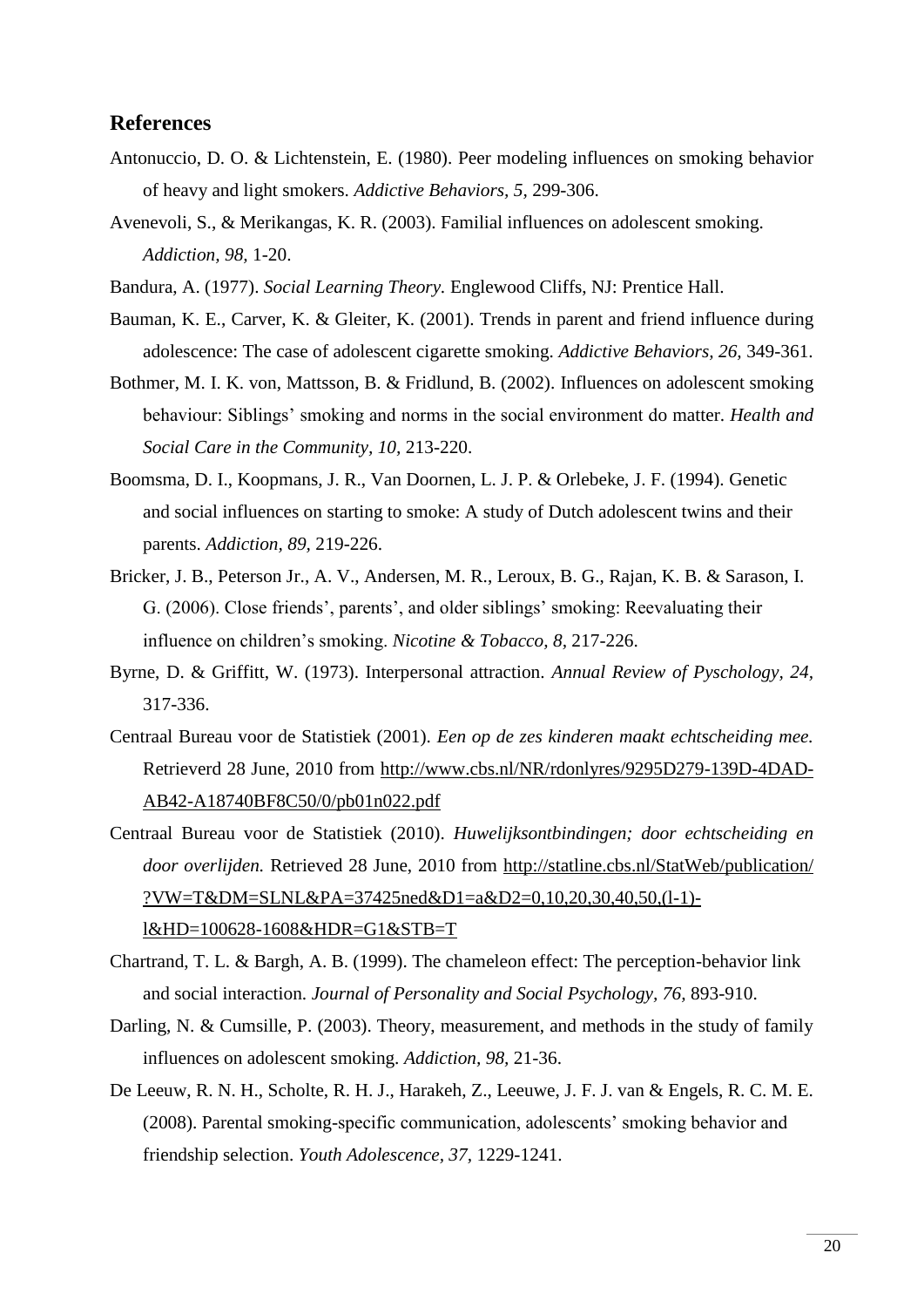- De Vries, H., Candel, M., Engels, R. & Mercken, L. (2006). Challenges to the peer influence paradigm: results for 12-13 year olds from six European countries from the European Smoking Prevention Framework Approach study. *Tobacco Control, 15,* 83-89.
- Den Exter Blokland, A. W. (2006). *Adolescent smoking and parenting: Associations between smoking related parental behaviors and adolescent smoking.* Retrieved December 16, 2009 from [http://igitur-archive.library.uu.nl.proxy.library.uu.nl/ dissertations/2006-1212-](http://igitur-archive.library.uu.nl.proxy.library.uu.nl/%20dissertations/2006-1212-201505/full.pdf) [201505/full.pdf](http://igitur-archive.library.uu.nl.proxy.library.uu.nl/%20dissertations/2006-1212-201505/full.pdf)
- Engels, R. C. M. E., Den Exter Blokland, E., Kemp, R. D., & Scholte, R. H. J. (2004). Invloed en selectieprocessen in vriendschappen en rookgedrag van adolescenten: Waarom ouders moeten stoppen met roken! *Pedagogiek, 24*, 83-97.
- Friedman, L. S., Lichtenstein, E. & Biglan, A. (1985). Smoking onset among teens: An empirical analysis of initial situations. *Addictive Behaviors, 10,* 1-13.
- Kandel, D. B. & Wu, P. (1995). The contributions of mothers and fathers to the intergenerarional transmission of cigarette smoking in adolescence. *Journal of Research on Adolescence, 5,* 225-252.
- Kniskern, J., Biglan, A., Lichtenstein, E., Ary, D & Bavry, J. (1983). Peer modeling effects in the smoking behavior of teenagers. *Addictive Behaviors, 8*, 129-132.
- Kobus, K. (2003). Peers and adolescent smoking. *Addiction, 98,* 37-55.
- Lakin, J. L., Jefferis, V. E., Cheng, C. M. & Chartrand, T. L. (2003). The chameleon effect as social glue: Evidence for the evolutionary significance of nonconcious mimicry. *Journal of Nonverbal Behavior, 27,* 145-161.
- Mercken, L., Candel, M., Willems, P. & De Vries, H. (2009). Social influence and selection effects in the context of smoking behavior: Changes during early and mid adolescence. *Health Psychology, 28,* 73-82.
- Michell, L. & West, P. (1996). Peer pressure to smoke: The meaning depends on the method. *Health Education Research, 11,* 39-49.
- Miller, P. M., Frederiksen, L. W. & Hosford, R. L. (1979). Social interaction and smoking topography in heavy and light smokers. *Addictive Behaviors, 4,* 147-153.
- Nijdam, A. D. (2003). *Statistiek in onderzoek: 1 Beschrijvende technieken.* Groningen: Wolters Noordhoff.
- Richter, M. & Lampert, T. (2008). Embodied inequalities: the role of multiple measures
- of socioeconomic position for adolescent health behaviour. *Zeitschrift fur soziologie der erziehung und sozialisation, 28,*174-190.
- Richter, M. & Leppin, A. (1997). Socioeconomic inequalities in health. Trends in socio